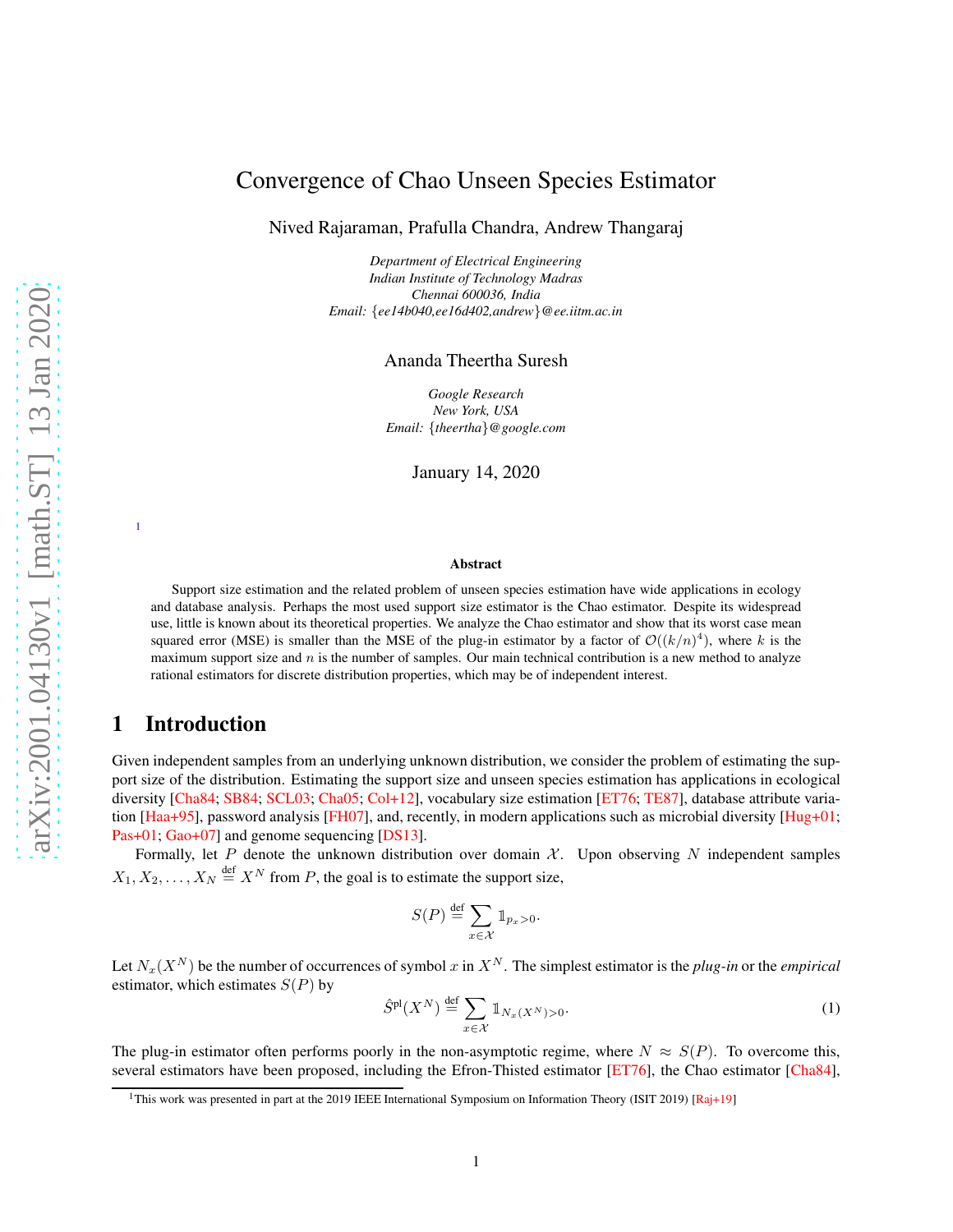and, more recently, a near-optimal estimator via linear programming [\[VV11](#page-15-5); [VV13](#page-15-6)] and an optimal linear estimator via Chebyshev polynomials [\[WY15\]](#page-15-7).

Of the above, perhaps the most used estimator is the Chao estimator which has seen wide usage in ecological [\[Cha84\]](#page-14-0) and microbiological [\[Lem+11\]](#page-14-9) applications among others. Despite its widespread use, apart from the analysis of the expectation of the estimator in the original paper [\[Cha84\]](#page-14-0), not much is known about its theoretical properties. In this paper, we analyze the Chao estimator and provide bounds on its worst case *mean squared error* (MSE). In the next section, we state the problem definition and the statistical model.

#### 1.1 Preliminaries and Notation

In general, support size estimation is an ill-posed problem as there might be a large set of symbols with infinitesimally small probability, which can never be detected with any finite number of samples. To overcome this, following [\[Ras+09;](#page-15-8) [VV11;](#page-15-5) [WY15](#page-15-7)], we focus on distributions where every non-zero probability is lower-bounded. Formally, we restrict ourselves to  $\Delta_k$ , the set of distributions such that all non-zero symbols have probability  $\geq 1/k$ . By the law of total probability, distributions in ∆*<sup>k</sup>* have support size upper-bounded by *k*.

Support size estimation has been studied in a number of different statistical models, including multinomial [\[GT56](#page-14-10)], Poisson, and Bernoulli-product models [\[Col+12\]](#page-14-2). Following [\[Cha84](#page-14-0); [OSW16\]](#page-14-11), we study the problem in the Poisson sampling model, where the number of observed samples *N* is a Poisson random variable with known mean *n*. Under Poisson sampling, the multiplicities of symbols  $N_x(X^N)$ ,  $x \in \mathcal{X}$ , are independent random variables, and  $N_x(X^N)$  is Poisson with mean  $np_x$ . The independence of multiplicities comparatively simplifies the MSE analysis. We believe similar results should hold for the other above stated statistical models.

For a distribution *P* and an estimator  $\hat{S}(X^N)$ , we measure the performance of the estimator in terms of MSE, given by

<span id="page-1-1"></span>
$$
\mathcal{E}_n(\hat{S}, P) \stackrel{\text{def}}{=} \mathbb{E}_{X^N \sim P} (S(P) - \hat{S}(X^N))^2,
$$
\n(2)

and the worst case MSE over all distributions is

$$
\mathcal{E}_{n,k}(\hat{S}) \stackrel{\text{def}}{=} \max_{P \in \Delta_k} \mathcal{E}_n(\hat{S}, P).
$$

The simple plug-in estimator only takes into account the number of seen symbols and does not try to predict the symbols that are not observed yet. In this context, Efron-Thisted [\[ET76\]](#page-14-3) and Chao [\[Cha84](#page-14-0)], observed that support size estimation is closely related to the problem of unseen species estimation, where the goal is to estimate the number of symbols that have not yet appeared and will appear in the future,

$$
U(X^N, P) \stackrel{\text{def}}{=} \sum_{x \in \mathcal{X}} \mathbb{1}_{p_x > 0} \mathbb{1}_{N_x = 0}.
$$

Given an estimator  $\hat{U}(X^N)$  for  $U(X^N, P)$ , one can estimate the support size via

<span id="page-1-0"></span>
$$
\hat{S}^{\text{pl}}(X^N) + \hat{U}(X^N). \tag{3}
$$

Let the *prevalence* or *finger-print*  $\varphi_i(X^N)$  denote the number of symbols with non-zero probability that appeared *i* times. For  $i \geq 1$ 

$$
\varphi_i(X^N) \stackrel{\text{def}}{=} \sum_{x \in \mathcal{X}} \mathbb{1}_{N_x = i},
$$

and, for  $i = 0$ ,  $\varphi_0(X^N, P) \stackrel{\text{def}}{=} \sum_{x \in \mathcal{X}} 1\!\!1_{N_x = 0} 1\!\!1_{p_x > 0}$ . With this notation,  $S(P) = \varphi_0(X^N, P) + \sum_{i \ge 1} \varphi_i(X^N)$ , the plug-in estimator,  $\hat{S}^{pl} = \sum_{i \ge 1} \varphi_i(X^N)$ , and  $U(X^N, P) = \varphi_0(X^N, P)$ . Hence, for estimators of the form [\(3\)](#page-1-0),

$$
S(P) - \hat{S} = \varphi_0(X^N, P) - \hat{U}(X^N),
$$

and the error in estimating the support is same as the error in estimating the unseen symbols. Similar to [\(2\)](#page-1-1), we define the worst case mean squared error in estimating the unseen symbols by

$$
\mathcal{E}_{n,k}(\hat{U}) = \max_{P \in \Delta_k} \mathbb{E}_{X^N \sim P}(\hat{U}(X^N) - \varphi_0(X^N, P))^2,
$$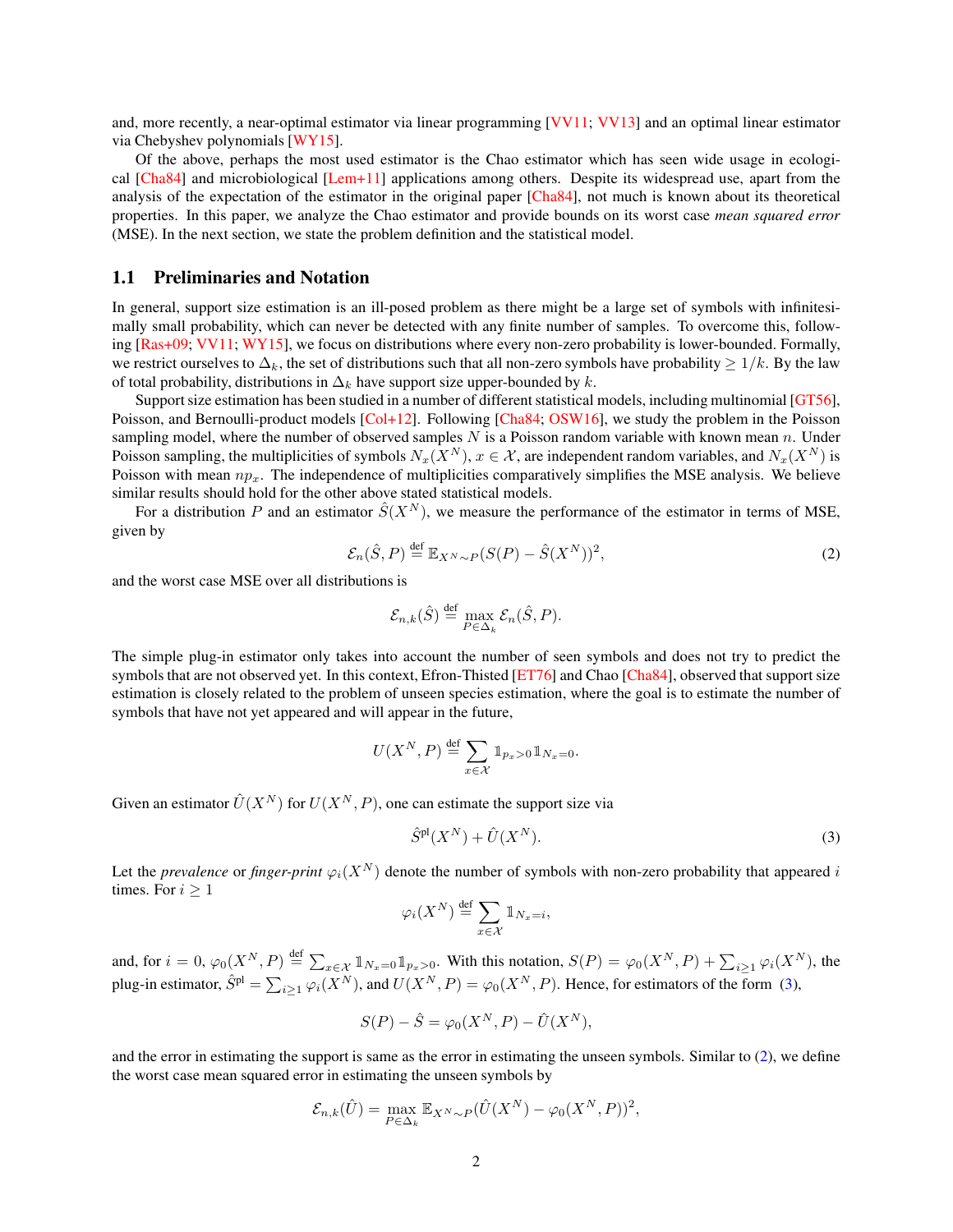and, hence, for the support estimator  $\hat{S} = \hat{S}^{pl} + \hat{U}$ ,

$$
\mathcal{E}_{n,k}(\hat{S}) = \mathcal{E}_{n,k}(\hat{U}).
$$

Chao [\[Cha84\]](#page-14-0) proposed the following estimator to estimate the number of unseen symbols<sup>[2](#page-2-0)</sup>,

$$
\hat{U}^{\rm c}(X^N) = \frac{\varphi_1^2}{2\varphi_2},
$$

which has a rational form and is not in the class of linear estimators. To understand the Chao estimator, first observe that  $\varphi_i = \sum_{x \in \mathcal{X}} \mathbb{1}_{N_x = i}$ . Since  $N_x$  is a Poisson random variable with mean  $np_x$ ,

<span id="page-2-2"></span>
$$
\mathbb{E}[\varphi_i] = \sum_{x \in \mathcal{X}} e^{-np_x} \frac{(np_x)^i}{i!}.
$$

By the Cauchy-Schwarz inequality,

$$
\mathbb{E}[\varphi_0] \cdot \mathbb{E}[\varphi_2] = \left(\sum_{x \in \mathcal{X}} e^{-np_x}\right) \cdot \left(\sum_{x \in \mathcal{X}} e^{-np_x} \frac{(np_x)^2}{2!}\right),
$$
  

$$
\ge \left(\sum_{x \in \mathcal{X}} e^{-np_x} \frac{(np_x)}{\sqrt{2!}}\right)^2 = \frac{(\mathbb{E}[\varphi_1])^2}{2}.
$$
 (4)

Hence,  $\frac{\mathbb{E}[\varphi_1]^2}{2\mathbb{E}[\varphi_2]} \leq \mathbb{E}[\varphi_0]$ , and thus is a lower bound on the expected number of unseen symbols. Since expectations are not available, Chao [\[Cha84\]](#page-14-0) proposed to use  $\frac{\varphi_1^2}{2\varphi_2}$  as an estimator for  $\varphi_0$ .

## 2 Main Results

Before we state results for the Chao estimator, we first state a folklore result on the performance of the plug-in estimator.

<span id="page-2-1"></span>**Lemma 1.** For the plug-in estimator  $\hat{S}^{pl}$  defined in [\(1\)](#page-0-1),

$$
k^{2}e^{-2n/k} + ke^{-n/k} \geq \mathcal{E}_{n,k}(\hat{S}^{pl}) \geq k^{2}e^{-2n/k} + ke^{-n/k} - ke^{-2n/k}.
$$

*Proof.* For any distribution  $p \in \Delta_k$ , let

$$
S(P) - \hat{S}^{\text{pl}} = \varphi^0 = \sum_{x \in \mathcal{X}} \mathbb{1}_{N_x = 0}.
$$

Hence,

$$
\mathbb{E}[(S(P) - \hat{S}^{pl})^2] = \mathbb{E}[(\sum_{x \in \mathcal{X}} \mathbb{1}_{N_x=0})^2]
$$

$$
\stackrel{(a)}{=} \mathbb{E}^2[(\sum_{x \in \mathcal{X}} \mathbb{1}_{N_x=0})] + \text{Var}\left(\sum_{x \in \mathcal{X}} \mathbb{1}_{N_x=0}\right)
$$

$$
\stackrel{(b)}{=} \mathbb{E}^2[(\sum_{x \in \mathcal{X}} \mathbb{1}_{N_x=0})] + \sum_{x \in \mathcal{X}} \text{Var}(\mathbb{1}_{N_x=0})
$$

$$
\stackrel{(c)}{=} (\sum_{x \in \mathcal{X}} e^{-np_x})^2 + \sum_{x \in \mathcal{X}} e^{-np_x}(1 - e^{-np_x}),
$$

where  $(a)$  follows from the definition of bias and variance,  $(b)$  follows from the fact that variance of sum of independent random variables is the sum of variance of independent random variables, and (*c*) follows from the fact that  $\mathbb{1}_{N_x=0}$ is a Bernoulli random variable with parameter *e* <sup>−</sup>*np<sup>x</sup>* . The lower bound follows by substituting *p* to be the uniform distribution over *k* elements and the upper bound follows by the convexity of the function  $p \to e^{-np}$ .  $\Box$ 

<span id="page-2-0"></span><sup>&</sup>lt;sup>2</sup>We use  $N_x$  and  $\varphi_i$  to abbreviate  $N_x(X^N)$  and  $\varphi_i(X^N)$  for simplicity.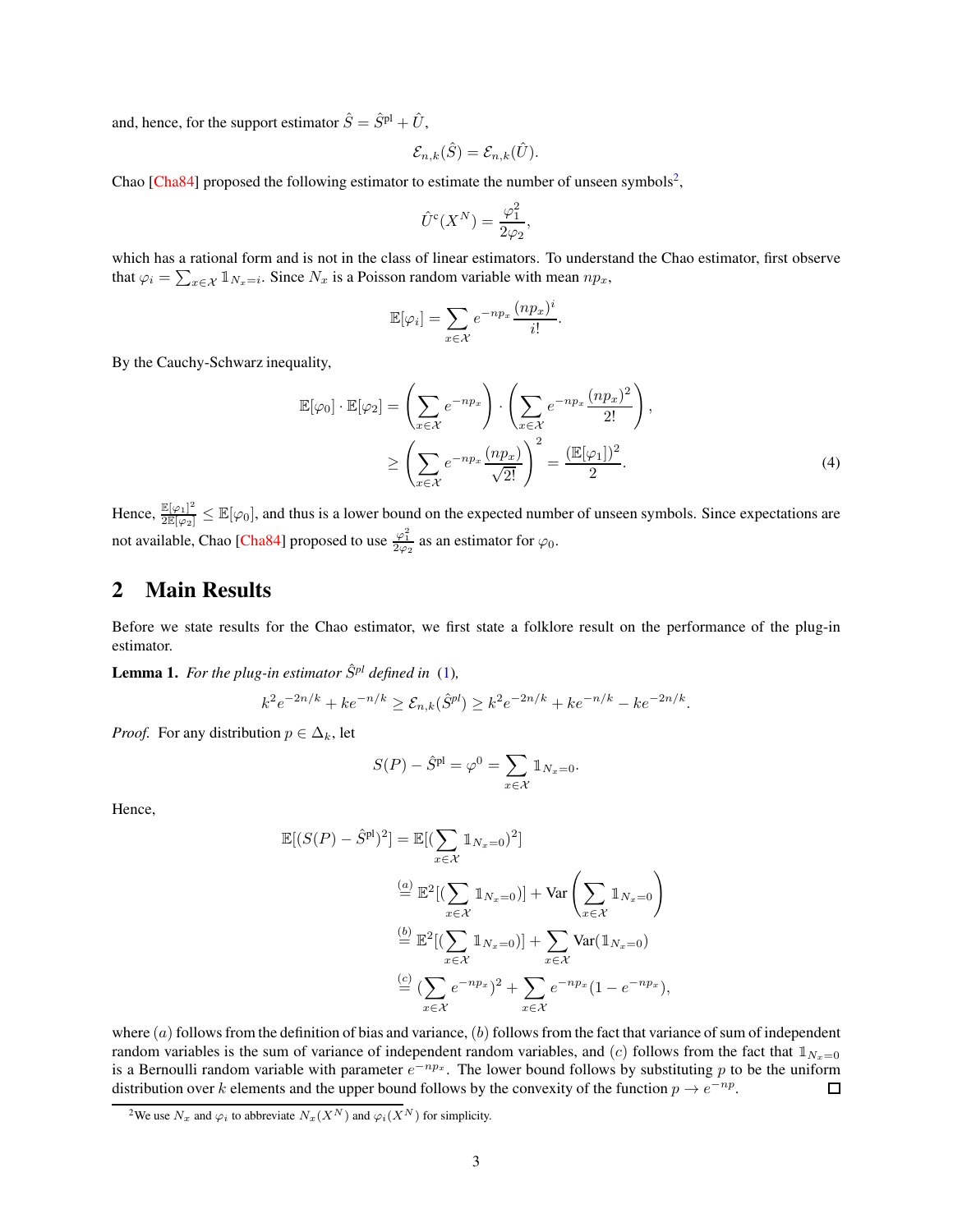Observe that the Chao estimator is undefined if  $\varphi_2 = 0$ . To circumvent this, we consider the closely related *modified Chao estimator*,

$$
\hat{U}^{\rm mc}(X^N) = \frac{\varphi_1^2}{2(\varphi_2 + 1)}.
$$

The analysis of MSE for the Chao estimator and the modified Chao estimator are involved, as they are rational functions over the prevalences. Furthermore, the prevalences are dependent on each other. By developing new tools to analyze the expectation of ratios of functions of prevalences, we show the following.

<span id="page-3-0"></span>Theorem 2. *For the modified Chao estimator,*

$$
\mathcal{E}_{n,k}(\hat{U}^{mc}) \leq k^2 \left(\frac{1}{1+n/(k\alpha)}\right)^4 e^{-2n/k} + \epsilon(n,k),
$$

*where*  $\alpha = 0.5569...$  *solves*  $u^2 = 4e^{-2}e^{-u}$  *and* 

$$
\epsilon(n,k) = \left( \frac{4k^4}{\left(n^{4/5} - \sqrt{4/\pi}\right)^3} + \frac{(32.28)k^4}{n^{12/5}} + \frac{(98.97)k^3}{n^{11/5}} + \frac{2k^2}{n^{6/5}} + \frac{(1.77)k}{n^{1/5}} + \frac{(22.21)k^2}{n^2} \right).
$$

For the non-asymptotic regime of interest, where  $n = \Omega(k)$ ,  $\epsilon(n, k)$  is  $o(k^2)$  and the first term dominates. Hence, for  $n = \Omega(k)$ , the Chao estimator has better worst case MSE than the plug-in estimator. Furthermore, when  $n \geq k$ , the worst case MSE of the Chao estimator is at least a factor  $(k/n)^4$  lower than the worst case MSE of the plug-in estimator (Lemma [1\)](#page-2-1) and, for *n* ≪ *k*, the worst case performance of the Chao estimator approaches that of the plug-in estimator.

We note that the best estimator for support size and the unseen species problem achieves the worst case MSE

$$
\min_{\hat{S}} \mathcal{E}_{n,k}(\hat{S}) = k^2 \cdot \exp\left(-\Theta\left(\sqrt{\frac{n \log k}{k}} \vee \frac{n}{k} \vee 1\right)\right),\,
$$

and is achieved by the *Chebyshev linear estimator* [\[WY15\]](#page-15-7), obtained by the approximation properties of Chebyshev polynomials.

An empirical comparison of three estimators: plug-in, Chao, and Chebyshev estimators on synthetic data is shown in Fig. [1.](#page-4-0) The Chebyshev estimator is parameterized by constants  $c_0$  and  $c_1$ , which we choose as 0.45 and 0.5 as suggested in [\[WY15\]](#page-15-7). The distributions are chosen from  $\Delta_k$  with  $k = 10^4$ . We consider (i) the uniform distribution on *k* symbols, (ii) the Zipf(1) distribution with probability of the *i th* symbol proportional to *i* −1 , (iii) the geometric distribution with probability of the *i*<sup>th</sup> symbol proportional to  $\alpha^{i-1}$  where  $\alpha = 1 - k^{-1}$ , and (iv) an even mixture of two uniform distributions, with probability of half of the symbols as  $k^{-1}$  and the other half as  $3k^{-1}$ . From Fig. [1,](#page-4-0) the convergence rate of the modified Chao estimator is seen to be higher than the plug-in estimator over the distributions we considered. However, with the exception of the uniform distribution, the Chebyshev estimator outperforms the modified Chao estimator. In the rest of the paper, we provide a proof of Theorem [2.](#page-3-0)

### 3 Analysis of the Chao estimator

The MSE of the modified Chao estimator can be written as

<span id="page-3-2"></span>
$$
\mathcal{E}(\hat{U}^{\rm mc}, P) = \mathbb{E}\left[\left(\frac{\varphi_1^2}{2(\varphi_2 + 1)}\right)^2\right] - \mathbb{E}\left[\frac{\varphi_0 \varphi_1^2}{\varphi_2 + 1}\right] + \mathbb{E}\left[\varphi_0^2\right].\tag{5}
$$

Analyzing the above quantity is difficult as it involves rational functions of prevalences. A natural question to ask is how good are the approximations:

<span id="page-3-1"></span>
$$
\mathbb{E}\left[\left(\frac{\varphi_1^2}{2(\varphi_2+1)}\right)^2\right] \approx \left(\frac{\mathbb{E}[\varphi_1^2]}{2(\mathbb{E}[\varphi_2]+1)}\right)^2,
$$
\n
$$
\mathbb{E}\left[\frac{\varphi_0\varphi_1^2}{\varphi_2+1}\right] \approx \frac{\mathbb{E}[\varphi_0] \cdot \mathbb{E}[\varphi_1^2]}{\mathbb{E}[\varphi_2]+1}.
$$
\n(6)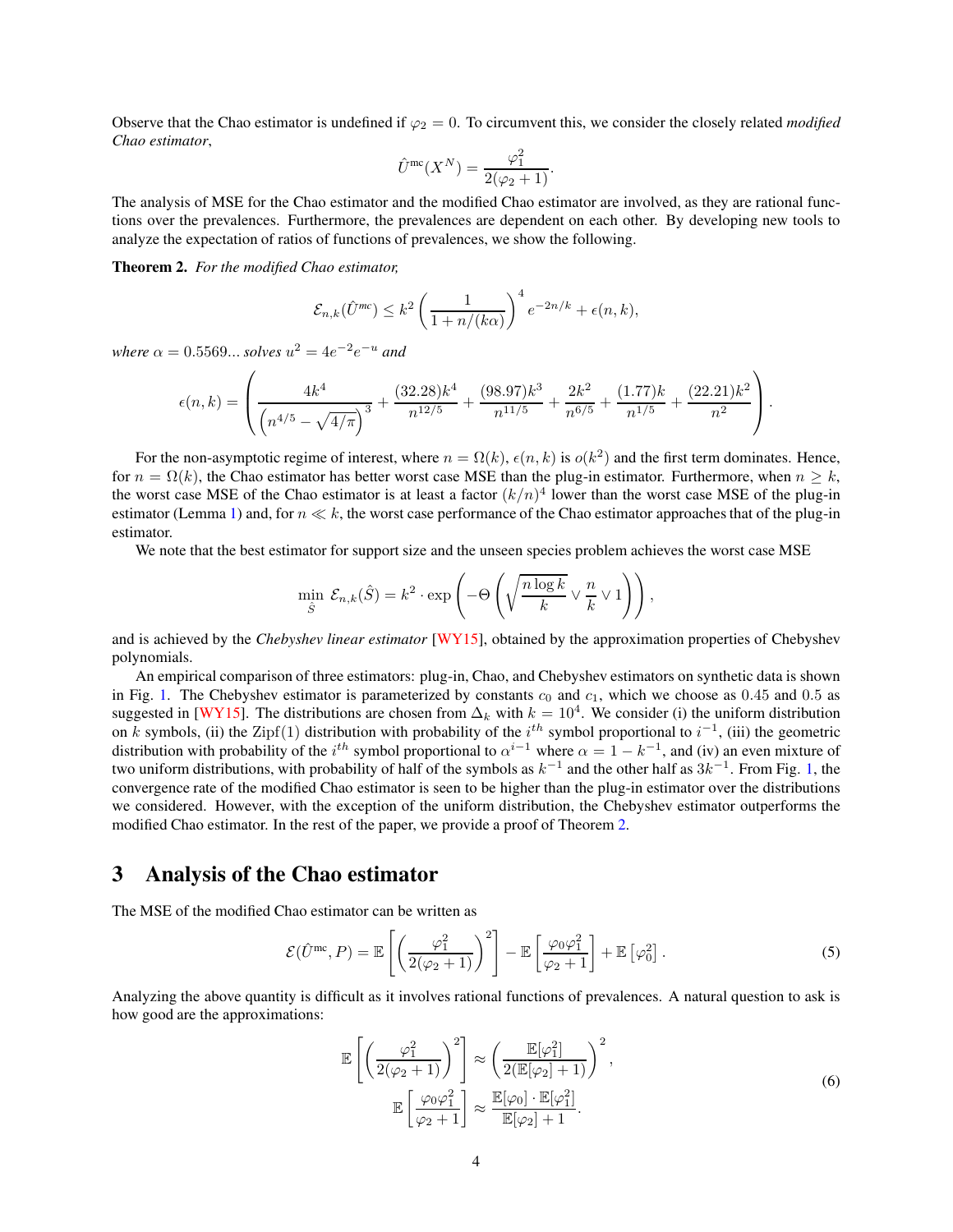<span id="page-4-0"></span>

Figure 1: Comparison of plug-in, Chao and Chebyshev estimators over various distributions.

We expect such approximations to hold when  $\mathbb{E}[\varphi_2]$  $\mathbb{E}[\varphi_2]$  $\mathbb{E}[\varphi_2]$  is large. Motivated by this, we divide the proof of Theorem 2 into two cases based on  $\mathbb{E}[\varphi_2]$ :

**High collision regime.**  $\mathbb{E}[\varphi_2] \geq n^a$ , where *a* is a constant that is determined later. In this case, the prevalences concentrate around their mean.

Low collision regime .  $\mathbb{E}[\varphi_2] < n^a$ . In this case, both the number of unseen elements and the estimates are small.

### 3.1 Analysis for High collision regime

We first analyze the case where  $\mathbb{E}[\varphi_2]$  is large. Instead of asking when approximation [\(6\)](#page-3-1) holds, we generalize and ask if expectations involving such rational functions of prevalences hold. Let  $\Phi_{\text{poly}}$  be a homogeneous polynomial of degree *d* in  $\varphi_i$  and let  $\Phi_{\text{linear}}$  be a linear function of prevalences of the form

<span id="page-4-1"></span>
$$
\Phi_{\text{linear}} = \sum_{i \ge 0} \beta_i \varphi_i,
$$
\n
$$
\sigma \triangleq \beta_0 + \sum_{i \ge 1} \frac{\beta_i}{\sqrt{2\pi i}}.
$$
\n(7)

and let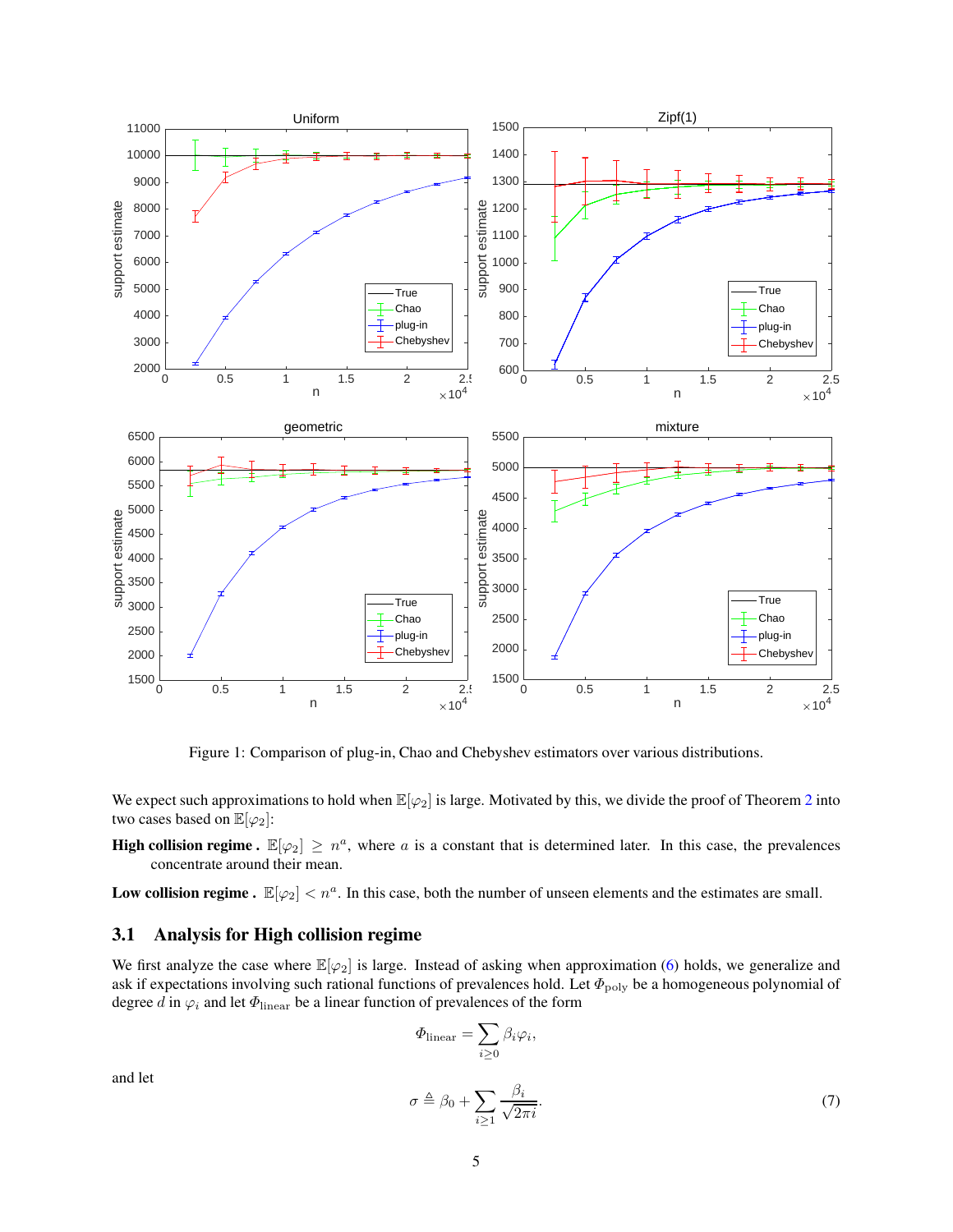<span id="page-5-0"></span>**Theorem 3.** Let  $\beta_i \in [0,1]$  for each  $i \geq 0$ . Then for any non-increasing function f,

<span id="page-5-5"></span>
$$
\mathbb{E}\left[\Phi_{\text{poly}}\cdot f(\Phi_{\text{linear}})\right] \geq \mathbb{E}[\Phi_{\text{poly}}]\cdot \mathbb{E}[f(\Phi_{\text{linear}}+d)]. \tag{8}
$$

*If f is concave and*  $\mathbb{E}[\Phi_{\text{linear}}] \geq d\sigma$ *,* 

<span id="page-5-1"></span>
$$
\mathbb{E}\left[\Phi_{\text{poly}}\cdot f(\Phi_{\text{linear}})\right] \leq \mathbb{E}[\Phi_{\text{poly}}]\cdot f(\mathbb{E}[\Phi_{\text{linear}}] - d\sigma). \tag{9}
$$

*Proof.* A proof is given in Section [4.](#page-12-0)

Note that if the function *f* is smooth and has small derivative around  $\mathbb{E}[\Phi_{\text{linear}}]$ , then Theorem [3](#page-5-0) implies that

 $\mathbb{E}[\Phi_{\text{poly}} \cdot f(\Phi_{\text{linear}})] \approx \mathbb{E}[\Phi_{\text{poly}}] \cdot \mathbb{E}[f(\Phi_{\text{linear}})].$ 

In addition to [\(9\)](#page-5-1) of Theorem [3,](#page-5-0) which only holds when *f* is concave, we develop one more such upper bound when *f* is not concave. This is particularly useful for Chao estimator as the function  $f$  in Chao estimator is  $1/x$ , which is not concave.

Define V as the space spanned by the functions  $\{1, (x+1)^{-1}, ((x+1)(x+2))^{-1}, \dots\}$  over  $\mathbb{R}_{\geq 0}$ . Functions in this space are represented as  $\mathbf{v} = (v_0, v_1, \dots) \equiv \sum_{r \geq 0} v_r \cdot \prod_{j=1}^r (x+j)^{-1}$ . A function  $f_1$  is said to dominate another function  $f_2$  over some domain  $D$  if  $\forall x \in D$ ,  $f_1(x) \ge f_2(x)$ . Let  $\text{Supp}(\Phi_{\text{linear}})$  be the range of function  $\Phi_{\text{linear}}$ .

<span id="page-5-2"></span>**Theorem 4.** *Consider*  $\Phi_{\text{linear}}$  *with*  $\beta_i \in [0,1]$  *for each*  $i \geq 0$ *. Consider some function f* and let  $(f'_0, f'_1, \dots) \in \mathbb{V}$ *dominate f over* Supp( $\Phi$ <sub>linear</sub>)*. Then, if*  $\mathbb{E}[\Phi$ <sub>linear</sub>]  $> d\sigma$ *,* 

$$
\mathbb{E}[\Phi_{\text{poly}}f(\Phi_{\text{linear}})] \leq \mathbb{E}[\Phi_{\text{poly}}] \cdot \sum_{t \geq 0} f'_t(\mathbb{E}[\Phi_{\text{linear}}] - d\sigma)^{-t}.
$$

*Proof.* A proof is given in Section [4.](#page-12-0)

The above two theorems can be used in other scenarios where expectation of rational functions of prevalences are required, such as computing the expected KL risk for Good-Turing estimators [\[OS15\]](#page-14-12) and modified Good-Turing estimators [\[Ach+13;](#page-14-13) [HO19](#page-14-14)]. Using Theorems [3](#page-5-0) and [4,](#page-5-2) we approximate  $\mathcal{E}(\hat{U}^{mc}, P)$  and relate the expectation of ratios (resp. products) to ratio (resp. product) of expectations as required in [\(6\)](#page-3-1). This results in the following lemma.

<span id="page-5-6"></span>**Lemma 5.** For the modified Chao estimator, defining  $\sigma_{Chao} = 1/\sqrt{4\pi} = 0.282...$  by [\(7\)](#page-4-1), if  $\mathbb{E}[\varphi_2] > 4\sigma_{Chao}$ , for any *distribution*  $P \in \Delta_k$ *,* 

$$
\mathcal{E}(\hat{U}^{mc}, P) \leq \left(\frac{\mathbb{E}[\varphi_1^2]}{2\mathbb{E}[\varphi_2]} - \mathbb{E}[\varphi_0]\right)^2 + \frac{4k^4}{\left(\mathbb{E}[\varphi_2] - 4\sigma_{\text{Chao}}\right)^3}.
$$

*Proof.* We start by upper-bounding the first term of  $\mathcal{E}(\hat{U}^{mc}, P)$  in [\(5\)](#page-3-2) using Theorem [4.](#page-5-2) Let  $f(x) = (1+x)^{-2}$ . For  $x \geq 0$ , since

$$
\frac{1}{(1+x)^2} \le \frac{1}{(1+x)(2+x)} + \frac{3}{(1+x)(2+x)(3+x)}
$$

we have that  $(0,0,1,3,0,\ldots) \in \mathbb{V}$  dominates *f* in  $[0,\infty)$ . Setting  $\Phi_{\text{poly}} = \varphi_1^4$   $(d = 4)$  and  $\Phi_{\text{linear}} = \varphi_2$  in Theorem [4,](#page-5-2) we get

$$
\mathbb{E}\left[\left(\frac{\varphi_1^2}{2(\varphi_2+1)}\right)^2\right] \le \frac{\mathbb{E}[\varphi_1^4]}{4} \left(\frac{1}{\left(\mathbb{E}[\varphi_2] - 4\sigma_{\text{Chao}}\right)^2} + \frac{3}{\left(\mathbb{E}[\varphi_2] - 4\sigma_{\text{Chao}}\right)^3}\right). \tag{10}
$$

For  $0 < a < x$  and integer  $t \ge 1$ , we have  $(1 - a/x)^t \ge 1 - at/x \ge 1 - at/(x - a)$ . Rearranging, we get

$$
\frac{1}{(x-a)^t} \le \frac{1}{x^t} + \frac{at}{(x-a)^{t+1}}, \ 0 < a < x. \tag{11}
$$

<span id="page-5-4"></span><span id="page-5-3"></span>*,*

Using the above in the first term of [\(10\)](#page-5-3) with  $x = \mathbb{E}[\varphi_2]$ ,  $a = 4\sigma_{\text{Chao}}$ , we get

$$
\mathbb{E}\left[\left(\frac{\varphi_1^2}{2(\varphi_2+1)}\right)^2\right] \le \frac{\mathbb{E}[\varphi_1^4]}{4\mathbb{E}[\varphi_2]^2} + \frac{(3 + 8\sigma_{\text{Chao}})k^4}{4(\mathbb{E}[\varphi_2] - 4\sigma_{\text{Chao}})^3},\tag{12}
$$

 $\Box$ 

 $\Box$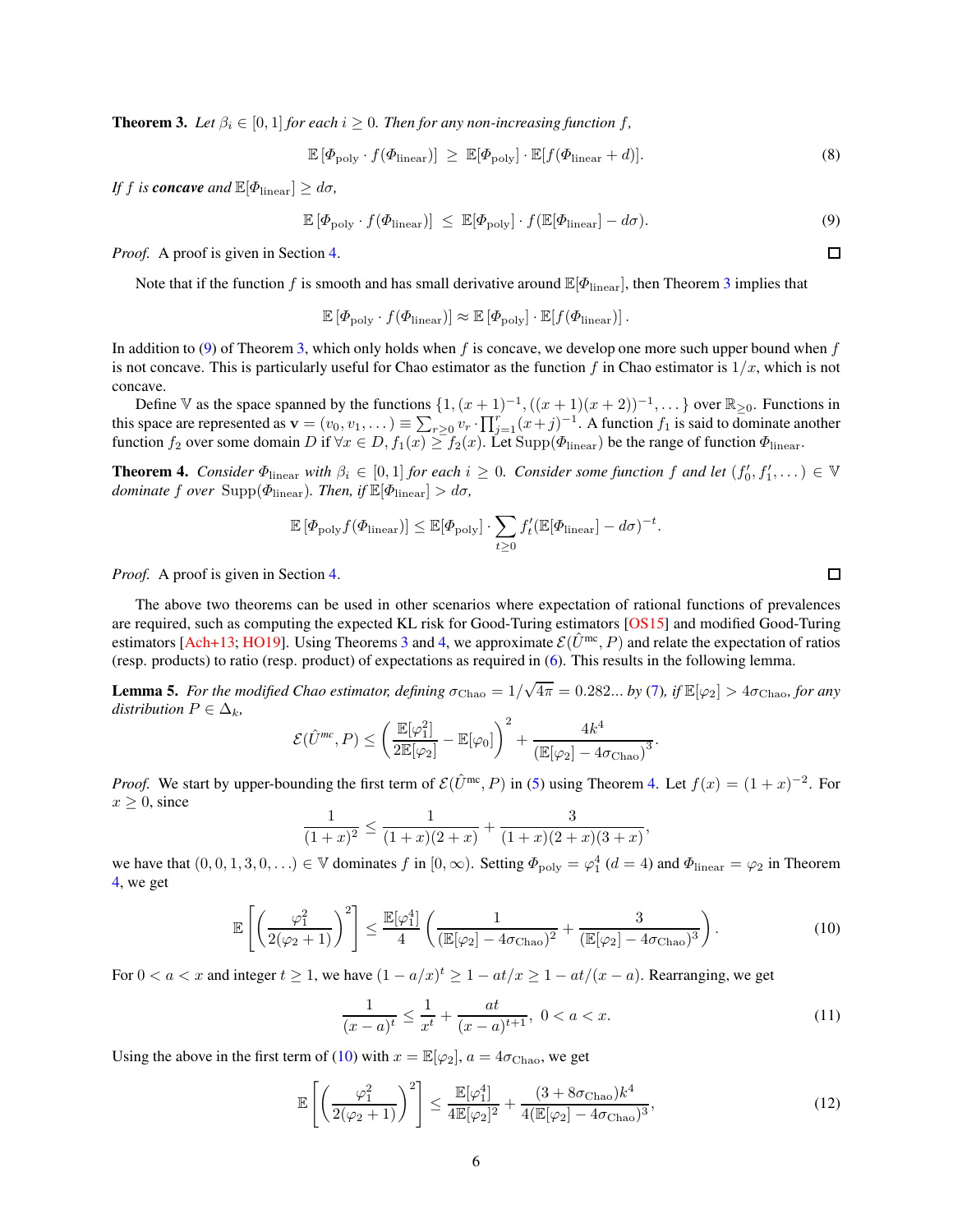where we have used  $\varphi_1 \leq k$  in the second term. Using Lemma [14](#page-17-0) with  $\Phi_{\text{poly}} = \varphi_1^2$ , we have

$$
\mathbb{E}[\varphi_1^4] \le \mathbb{E}[\varphi_1^2]^2 + 6k \mathbb{E}[\varphi_1^2] \le \mathbb{E}[\varphi_1^2]^2 + 6k^3.
$$

Using the above in  $(12)$ , we get

$$
\mathbb{E}\left[\left(\frac{\varphi_1^2}{2(\varphi_2+1)}\right)^2\right] \le \frac{\mathbb{E}[\varphi_1^2]^2}{4\mathbb{E}[\varphi_2]^2} + \frac{6k^3}{4\mathbb{E}[\varphi_2]^2} + \frac{(3+8\sigma_{\text{Chao}})k^4}{4(\mathbb{E}[\varphi_2] - 4\sigma_{\text{Chao}})^3} \n\overset{(i)}{\le} \frac{\mathbb{E}[\varphi_1^2]^2}{4\mathbb{E}[\varphi_2]^2} + \frac{6k^3}{4(\mathbb{E}[\varphi_2] - 4\sigma_{\text{Chao}})^2} \frac{k}{\mathbb{E}[\varphi_2] - 4\sigma_{\text{Chao}} + \frac{(3+8\sigma_{\text{Chao}})k^4}{4(\mathbb{E}[\varphi_2] - 4\sigma_{\text{Chao}})^3} \n\le \frac{\mathbb{E}[\varphi_1^2]^2}{4\mathbb{E}[\varphi_2]^2} + \frac{(9+8\sigma_{\text{Chao}})k^4}{4(\mathbb{E}[\varphi_2] - 4\sigma_{\text{Chao}})^3},
$$
\n(13)

where (*i*) follows because  $\mathbb{E}[\varphi_2] - 4\sigma_{\text{Chao}} \leq \mathbb{E}[\varphi_2] \leq k$ .

Next, we lower bound the second term of  $\mathcal{E}(\hat{U}^{\text{inc}}, P)$  in [\(5\)](#page-3-2). In [\(8\)](#page-5-5), setting  $\Phi_{\text{poly}} = \varphi_0 \varphi_1^2$  ( $d = 3$ ),  $\Phi_{\text{linear}} = \varphi_2$ and  $f(x) = (1 + x)^{-1}$ , we get

<span id="page-6-0"></span>
$$
\mathbb{E}\left[\frac{\varphi_0 \varphi_1^2}{\varphi_2 + 1}\right] \geq \mathbb{E}[\varphi_0 \varphi_1^2] \mathbb{E}\left[\frac{1}{\varphi_2 + 4}\right] \n\overset{(i)}{\geq} \mathbb{E}[\varphi_0 \varphi_1^2] \frac{1}{\mathbb{E}[\varphi_2] + 4} \n\overset{(ii)}{\geq} \mathbb{E}[\varphi_0 \varphi_1^2] \left(\frac{1}{\mathbb{E}[\varphi_2]} - \frac{4}{\mathbb{E}[\varphi_2]^2}\right),
$$
\n(14)

where (*i*) follows by Jensen's inequality and (*ii*) by the inequality  $1/(x + a) \ge 1/x - a/x^2$  for  $x + a \ge 0$ .

To upper bound the third term of  $\mathcal{E}(\hat{U}^{\text{mc}}, P)$  in [\(5\)](#page-3-2), we use Lemma [13](#page-16-0) (with  $h = 2$ ) to get

<span id="page-6-3"></span><span id="page-6-2"></span><span id="page-6-1"></span>
$$
\mathbb{E}[\varphi_0^2] \le \mathbb{E}[\varphi_0]^2 + \mathbb{E}[\varphi_0].
$$
\n(15)

Adding  $(13)$ ,  $(14)$  and  $(15)$ , we get

$$
\mathcal{E}(\hat{U}^{\rm mc}, P) \le \frac{\mathbb{E}[\varphi_1^2]^2}{4\mathbb{E}[\varphi_2]^2} + \frac{(9 + 8\sigma_{\rm Chao})k^4}{4(\mathbb{E}[\varphi_2] - 4\sigma_{\rm Chao})^3} - \frac{\mathbb{E}[\varphi_1^2 \varphi_0]}{\mathbb{E}[\varphi_2]} + \frac{4\mathbb{E}[\varphi_1^2 \varphi_0]}{\mathbb{E}[\varphi_2]^2} + \mathbb{E}[\varphi_0]^2 + \mathbb{E}[\varphi_0].
$$
 (16)

In [\(9\)](#page-5-1) of Theorem [3,](#page-5-0) setting  $\Phi_{\text{poly}} = \varphi_1^2$  ( $d = 2$ ),  $\Phi_{\text{linear}} = \varphi_0$  and  $f(x) = -x$ , we get

$$
\mathbb{E}[\varphi_1^2 \varphi_0] \ge \mathbb{E}[\varphi_1^2] \mathbb{E}[\varphi_0 - 2\sigma_{\text{Chao}}] = \mathbb{E}[\varphi_1^2] \mathbb{E}[\varphi_0] - 2\sigma_{\text{Chao}} \mathbb{E}[\varphi_1^2]. \tag{17}
$$

Using the above in the negative third term in  $(16)$  and rearranging, we get

<span id="page-6-4"></span>
$$
\mathcal{E}(\hat{U}^{\rm mc}, P) \le \left(\frac{\mathbb{E}[\varphi_1^2]}{2\mathbb{E}[\varphi_2]} - \mathbb{E}[\varphi_0]\right)^2 + \frac{(9 + 8\sigma_{\rm Chao})k^4}{4(\mathbb{E}[\varphi_2] - 4\sigma_{\rm Chao})^3} + \frac{2\sigma_{\rm Chao}\mathbb{E}[\varphi_1^2]}{\mathbb{E}[\varphi_2]} + \frac{4\mathbb{E}[\varphi_1^2\varphi_0]}{\mathbb{E}[\varphi_2]^2} + \mathbb{E}[\varphi_0].
$$
 (18)

To get the statement of the lemma, the last three terms above are bounded and combined into the second term as follows. Using  $\varphi_i \leq k$  in the numerators of the last three terms in [\(18\)](#page-6-4) and replacing  $\mathbb{E}[\varphi_2]$  with the smaller  $\mathbb{E}[\varphi_2]$  –  $4\sigma_{\text{Chao}}$  in the denominators, we get

<span id="page-6-5"></span>
$$
\mathcal{E}(\hat{U}^{\text{mc}}, P) \le \left(\frac{\mathbb{E}[\varphi_1^2]}{2\mathbb{E}[\varphi_2]} - \mathbb{E}[\varphi_0]\right)^2 + \frac{(9 + 8\sigma_{\text{Chao}})k^4}{4(\mathbb{E}[\varphi_2] - 4\sigma_{\text{Chao}})^3} + \frac{2\sigma_{\text{Chao}}k^2}{\mathbb{E}[\varphi_2] - 4\sigma_{\text{Chao}}} + \frac{4k^3}{(\mathbb{E}[\varphi_2] - 4\sigma_{\text{Chao}})^2} + k. \tag{19}
$$

Finally, observe that

$$
\mathbb{E}[\varphi_2] - 4\sigma_{\text{Chao}} \le \mathbb{E}[\varphi_2] = \frac{1}{2} \sum_{x \in \mathcal{X}} (np_x)^2 e^{-np_x} \stackrel{(i)}{\le} 2e^{-2} \mathcal{X} \le 2e^{-2} k,\tag{20}
$$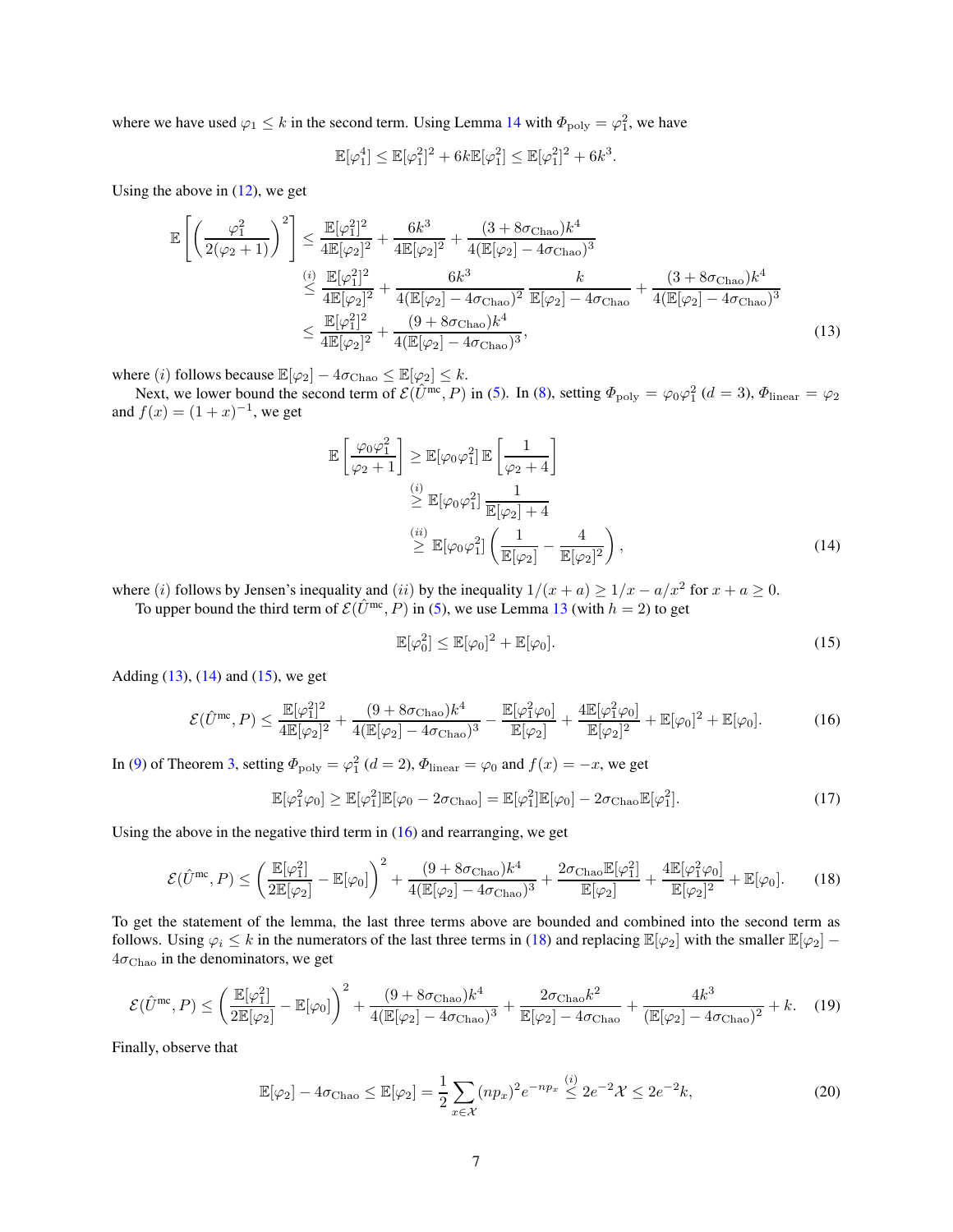where (*i*) follows because  $x^2e^{-x} \le 4e^{-2}$ ,  $x \ge 0$ . Using the above in [\(19\)](#page-6-5),

$$
\mathcal{E}(\hat{U}^{\text{mc}}, P) \leq \left(\frac{\mathbb{E}[\varphi_1^2]}{2\mathbb{E}[\varphi_2]} - \mathbb{E}[\varphi_0]\right)^2 + \frac{(9 + 8\sigma_{\text{Chao}})k^4}{4(\mathbb{E}[\varphi_2] - 4\sigma_{\text{Chao}})^3} + \frac{2\sigma_{\text{Chao}}(4e^{-4})k^4}{(\mathbb{E}[\varphi_2] - 4\sigma_{\text{Chao}})^3} + \frac{4(2e^{-2})k^4}{(\mathbb{E}[\varphi_2] - 4\sigma_{\text{Chao}})^3} + \frac{(8e^{-8})k^4}{(\mathbb{E}[\varphi_2] - 4\sigma_{\text{Chao}})^3} + \frac{(8e^{-8})k^4}{(\mathbb{E}[\varphi_2] - 4\sigma_{\text{Chao}})^3} + \frac{2\sigma_{\text{Chao}}(4e^{-4})k^4}{(\mathbb{E}[\varphi_2] - 4\sigma_{\text{Chao}} + 8e^{-2} + 8e^{-8})k^4},
$$
\n
$$
\leq \left(\frac{\mathbb{E}[\varphi_1^2]}{2\mathbb{E}[\varphi_2]} - \mathbb{E}[\varphi_0]\right)^2 + \frac{(9/4 + 2\sigma_{\text{Chao}} + 8e^{-4}\sigma_{\text{Chao}} + 8e^{-2} + 8e^{-8})k^4}{(\mathbb{E}[\varphi_2] - 4\sigma_{\text{Chao}})^3},
$$
\n(21)

which results in the statement of the lemma.

<span id="page-7-3"></span>Thus, to bound the MSE of the Chao estimator, we need to bound  $\frac{\mathbb{E}[\varphi_1^2]}{2\mathbb{E}[\varphi_2]} - \mathbb{E}[\varphi_0]$ . Lemma 6. *For any*  $P \in \Delta_k$ *,* 

<span id="page-7-0"></span>
$$
\frac{-ke^{-n/k}}{(1+n/(k\alpha))^2} \le \frac{\mathbb{E}[\varphi_1^2]}{2\mathbb{E}[\varphi_2]} - \mathbb{E}[\varphi_0] \le \frac{k}{n},
$$

*where*  $\alpha = 0.5569...$  *solves*  $u^2 = 4e^{-2}e^{-u}$ *. Modifying* [\(22\)](#page-7-0)*,* 

$$
\left(\frac{\mathbb{E}[\varphi_1^2]}{2\mathbb{E}[\varphi_2]} - \mathbb{E}[\varphi_0]\right)^2 \le \frac{k^2 e^{-2n/k}}{(1 + n/(k\alpha))^4} + \frac{k^2}{n^2}.
$$
\n(23)

*Proof.* We first prove the upper bound. By Lemma [13](#page-16-0) (with  $h = 2$ ),

$$
\mathbb{E}[\varphi_1^2] \le \mathbb{E}[\varphi_1]^2 + \mathbb{E}[\varphi_1].
$$
\n(24)

<span id="page-7-2"></span><span id="page-7-1"></span>*,* (22)

 $\Box$ 

Using [\(4\)](#page-2-2), the first term above is upper-bounded as  $\mathbb{E}[\varphi_1]^2 \leq 2\mathbb{E}[\varphi_0]\mathbb{E}[\varphi_2]$ . For the second term, we proceed as follows:

$$
\mathbb{E}[\varphi_1] = \sum_{x \in \mathcal{X}} e^{-np_x} np_x = 2 \sum_{x \in \mathcal{X}} e^{-np_x} \frac{(np_x)^2}{2} \frac{1}{np_x}
$$
  
\n
$$
\stackrel{(i)}{\leq} 2 \sum_{x \in \mathcal{X}} e^{-np_x} \frac{(np_x)^2}{2} \frac{k}{n}
$$
  
\n
$$
\leq \frac{k}{n} 2\mathbb{E}[\varphi_2],
$$
\n(25)

where (*i*) follows by using  $p_x \ge 1/k$  in the term  $1/p_x$ . Using [\(4\)](#page-2-2) and [\(25\)](#page-7-1) in [\(24\)](#page-7-2), we get the upper bound of the lemma.

The lower bound is more involved and we provide the proof now. By Jensen's inequality,

$$
\frac{\mathbb{E}[\varphi_1^2]}{2\mathbb{E}[\varphi_2]} - \mathbb{E}[\varphi_0] \ge \frac{\mathbb{E}[\varphi_1]^2}{2\mathbb{E}[\varphi_2]} - \mathbb{E}[\varphi_0].
$$

Hence, it suffices to lower bound the RHS above, or upper bound its negative. For ease of exposition, let  $\lambda_x$  denote *np<sub>x</sub>* for symbol  $x \in \mathcal{X}$ . Recall that

$$
\mathbb{E}[\varphi_i] = \sum_{x \in \mathcal{X}} e^{-\lambda_x} \frac{\lambda_x^i}{i!}.
$$

Fixing the size of the alphabet  $m \triangleq |\mathcal{X}|$  and letting  $\lambda = [\lambda_1, \dots, \lambda_m]$ , we define

$$
B(\lambda) \triangleq \mathbb{E} [\varphi_0] - \frac{\mathbb{E} [\varphi_1]^2}{2 \mathbb{E} [\varphi_2]} = \sum_{i=1}^m e^{-\lambda_i} - \frac{(\sum_{i=1}^m \lambda_i e^{-\lambda_i})^2}{\sum_{i=1}^m \lambda_i^2 e^{-\lambda_i}},
$$

where

$$
\lambda \in \Lambda \triangleq \{v \in \mathbb{R}^m : v_i \ge n/k, \sum_i v_i = n\}.
$$
 (26)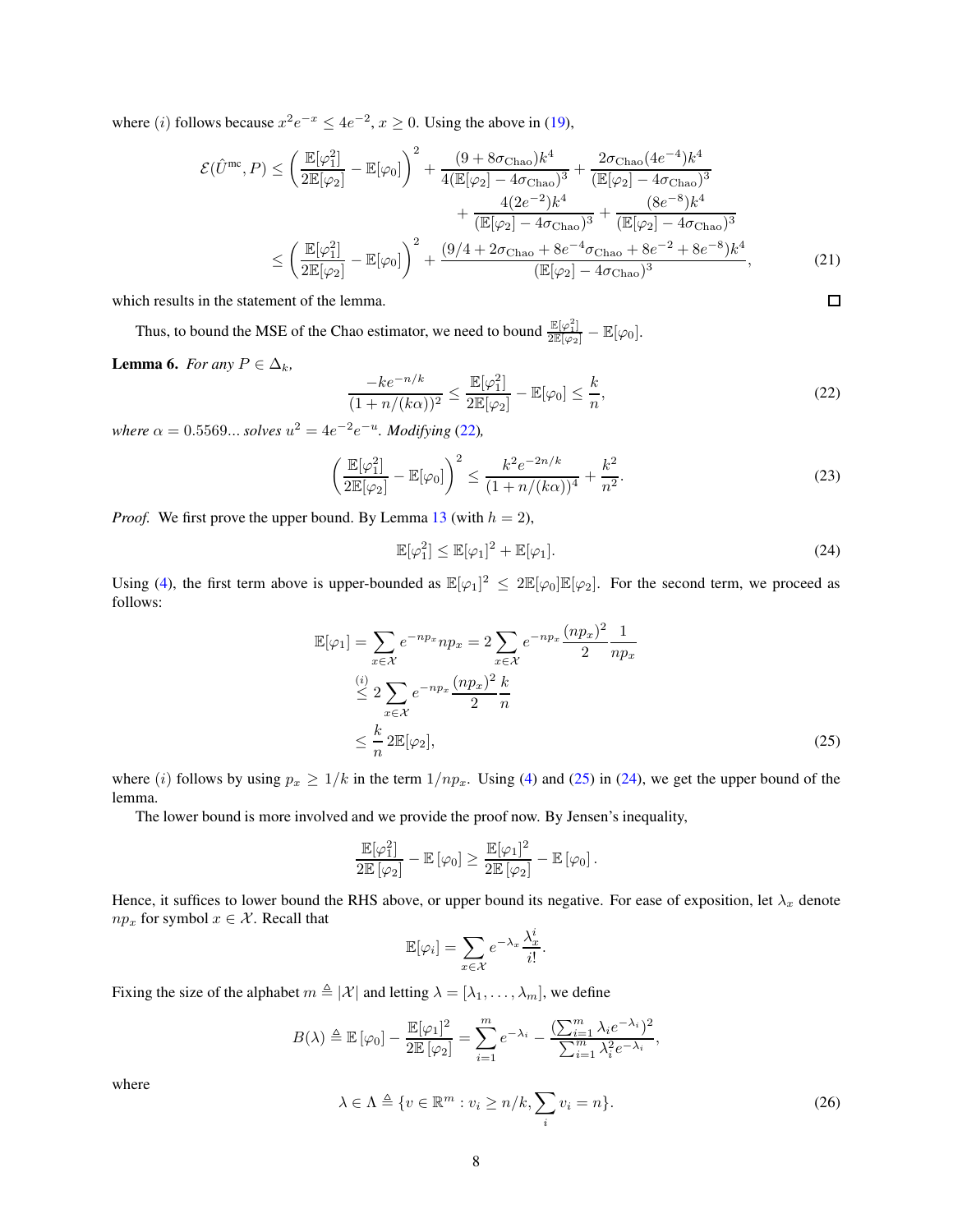We relax the domain of *λ* to

$$
\Lambda' \triangleq \{ v \in \mathbb{R}^m : v_i \ge n/k \} \supseteq \Lambda,
$$
\n(27)

and consider the following optimization problem:

$$
B^* = \max_{\lambda \in \Lambda'} B(\lambda). \tag{28}
$$

In the rest of this proof, we will show that  $B^* \leq k e^{-n/k} / (1 + n/\alpha k)^2$ , which implies the lower bound of the lemma.

Since  $B(\lambda)$  is continuously differentiable in  $\Lambda'$ , any extremum point  $\lambda^* = [\lambda_1^*, \ldots, \lambda_m^*] \in \Lambda'$  for  $B(\lambda)$  satisfies either  $\lambda_i^* = n/k$  or  $\frac{\partial B}{\partial \lambda_i} |_{\lambda_i^*} = 0$  for each *i*. Differentiating  $B(\lambda)$  partially with respect to  $\lambda_i$  and simplifying, we get

$$
\frac{\partial B}{\partial \lambda_i} = -\left(\lambda_i - \frac{2\mathbb{E}[\varphi_2]}{\mathbb{E}[\varphi_1]}\right) \left(\lambda_i - 2 - \frac{2\mathbb{E}[\varphi_2]}{\mathbb{E}[\varphi_1]}\right) \frac{e^{-\lambda_i} \mathbb{E}[\varphi_1]^2}{4\mathbb{E}[\varphi_2]^2}
$$
(29)

$$
= -\left(a_{\sim i}\lambda_i - b_{\sim i}\right)\left((a_{\sim i} - 2e^{-\lambda_i})\lambda_i - (2a_{\sim i} + b_{\sim i})\right)\frac{e^{-\lambda_i}}{4\mathbb{E}[\varphi_2]^2},\tag{30}
$$

where  $a_{\sim i} = \sum_{i=1}^{m}$  $\sum_{i'=1,i'\neq i}^{m} \lambda_{i'} e^{-\lambda_{i'}}$  and  $b_{\sim i} = \sum_{i'=1,i}^{m}$  $i'=1, i'\neq i$  $\lambda_i^2 e^{-\lambda_i t}$ . Hence, if  $\frac{\partial B}{\partial \lambda_i} = 0$ , then either

$$
\lambda_i = \frac{2\mathbb{E}[\varphi_2]}{\mathbb{E}[\varphi_1]} = \frac{b_{\sim i}}{a_{\sim i}}, \text{ or } (31)
$$

$$
\lambda_i = 2 + \frac{2\mathbb{E}[\varphi_2]}{\mathbb{E}[\varphi_1]} \text{ solves } (a_{\sim i} - 2e^{-\lambda_i})\lambda_i = 2a_{\sim i} + b_{\sim i}.
$$
 (32)

Since  $(a_{\sim i} - 2e^{-x})x$  is one-to-one from  $[\max(0, \log(2/a_{\sim i})), \infty)$  to  $[0, \infty)$ , a solution for  $\lambda_i$  exists in [\(32\)](#page-8-0). Also, by  $(25),\,\frac{2\mathbb{E}[\varphi_{2}]}{\mathbb{E}[\varphi_{1}]}\geq n/k.$  $(25),\,\frac{2\mathbb{E}[\varphi_{2}]}{\mathbb{E}[\varphi_{1}]}\geq n/k.$ 

Hence, any extremum point  $\lambda^* = [\lambda_1^*, \dots, \lambda_m^*] \in \Lambda'$  of  $B(\lambda)$  necessarily has the following form:

$$
\exists S_0 \subseteq [m]: \lambda_i^* = n/k, \qquad i \in S_0,\tag{33}
$$

$$
\exists S_1 \subseteq [m] \setminus S_0 : \lambda_i^* = \lambda_c, \qquad i \in S_1,
$$
\n(34)

$$
S_2 = [m] \setminus S_0 \setminus S_1 : \lambda_i^* = 2 + \lambda_c, \qquad i \in S_2,
$$
\n
$$
(35)
$$

<span id="page-8-2"></span><span id="page-8-1"></span><span id="page-8-0"></span>
$$
\lambda_c = \frac{\sum_{i=1}^m (\lambda_i^*)^2 e^{-\lambda_i^*}}{\sum_{i=1}^m \lambda_i^* e^{-\lambda_i^*}}.
$$
\n(36)

Letting  $s_0 = |S_0|, s_1 = |S_1|, (36)$  $s_0 = |S_0|, s_1 = |S_1|, (36)$  can be written as

$$
\lambda_c = \frac{s_0(n/k)^2 e^{-n/k} + s_1 \lambda_c^2 e^{-\lambda_c} + (m - s_0 - s_1)(2 + \lambda_c)^2 e^{-(2 + \lambda_c)}}{s_0(n/k) e^{-n/k} + s_1 \lambda_c e^{-\lambda_c} + (m - s_0 - s_1)(2 + \lambda_c) e^{-(2 + \lambda_c)}}.
$$
\n(37)

Cross-multiplying and simplifying, we get

$$
s_0(\lambda_c - n/k)(n/k)e^{-n/k} = 2(m - s_0 - s_1)(2 + \lambda_c)e^{-(2 + \lambda_c)}.
$$
\n(38)

For  $s_0 = m$ , we get  $B(\lambda^*) = 0$ . For  $s_0 = 0$ , from [\(38\)](#page-8-2), we need  $s_1 = m$ , which results in  $B(\lambda^*) = 0$ . For  $s_0 + s_1 = m$ , we have  $s_2 = 0$  and, from [\(38\)](#page-8-2), we need  $\lambda_c = n/k$ , which results in  $B(\lambda^*) = 0$ . For  $s_0 > 0, s_1 \ge 0$ such that  $s_0 + s_1 < m$ , it is easy to see that there exists a unique  $\lambda_c > n/k$  satisfying [\(38\)](#page-8-2) (the LHS increases from 0 at  $\lambda_c = n/k$  linearly, and the RHS falls from a non-zero value). For such extremum points, we get  $B(\lambda^*) > 0$ . Therefore,

$$
B^* = \max_{\lambda \in \Lambda'} B(\lambda)
$$
  
= 
$$
\max_{\substack{s_0 \in \{1:m-1\}, s_0+s_1 < m \\ \lambda^*: \lambda_c \text{ solves (38)}}} \left[ s_0 e^{-n/k} + s_1 e^{-\lambda_c} + (m - s_0 - s_1) e^{-(2 + \lambda_c)} - \frac{\left(\sum_{i=1}^m \lambda_i^* e^{-\lambda_i^*}\right)^2}{\sum_{i=1}^m (\lambda_i^*)^2 e^{-\lambda_i^*}} \right]
$$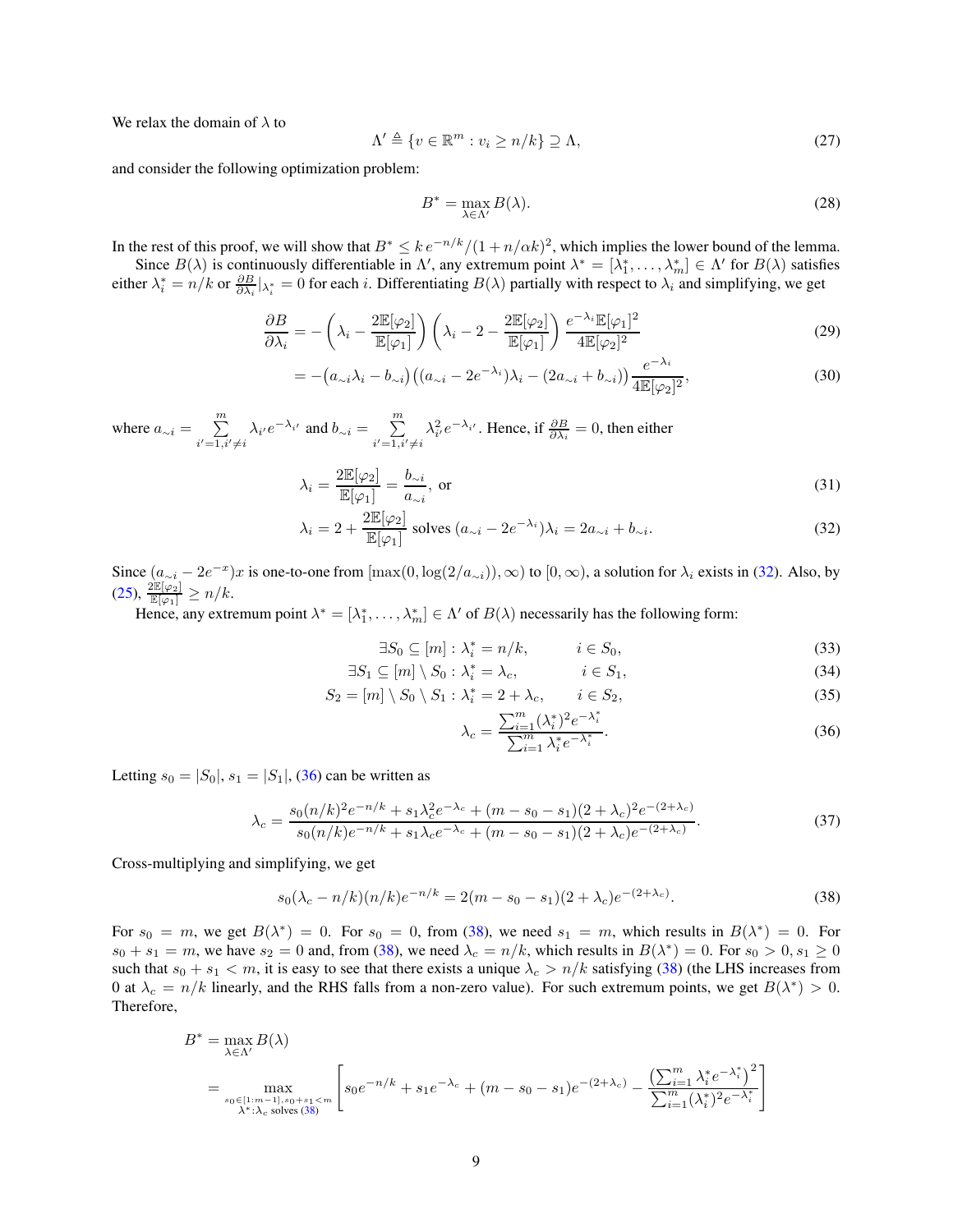$$
\frac{\sum_{s_0 \in [1:m-1], s_0+s_1 < m} \left[ s_0 e^{-n/k} + s_1 e^{-\lambda_c} + (m - s_0 - s_1) e^{-(2 + \lambda_c)} \right]}{\lambda_c \text{ solves (38)}} - \frac{s_0(n/k) e^{-n/k} + s_1 \lambda_c e^{-\lambda_c} + (m - s_0 - s_1)(2 + \lambda_c) e^{-(2 + \lambda_c)}}{\lambda_c} \right]
$$
\n
$$
= \max_{\substack{s_0 \in [1:m-1], s_0+s_1 < m \\ \lambda_c \text{ solves (38)}}} \frac{1}{\lambda_c} \left[ s_0(\lambda_c - n/k) e^{-n/k} - 2(m - s_0 - s_1) e^{-(2 + \lambda_c)} \right]
$$
\n
$$
\stackrel{(b)}{=} \max_{\substack{s_0 \in [1:m-1], s_0+s_1 < m \\ \lambda_c \text{ solves (38)}}} \frac{2k}{n} (m - s_0 - s_1) \frac{1}{\lambda_c} (\lambda_c + 2 - n/k) e^{-(2 + \lambda_c)},\tag{39}
$$

where  $(a)$  uses  $(36)$  and  $(b)$  follows from  $(38)$ .

For a given *s*0, *s*1, let

$$
\lambda_c(s_0, s_1) \triangleq \lambda_c \text{ that solves } s_0(\lambda_c - n/k)(n/k)e^{-n/k} = 2(m - s_0 - s_1)(2 + \lambda_c)e^{-(2 + \lambda_c)},\tag{40}
$$

$$
B(s_0, s_1) \triangleq \frac{2k}{n}(m - s_0 - s_1) \frac{1}{\lambda_c(s_0, s_1)} (\lambda_c(s_0, s_1) + 2 - n/k)e^{-(2 + \lambda_c(s_0, s_1))}.
$$
\n
$$
(41)
$$

Now, whenever  $s_0 + s_1 + 1 < m$ , it is easy to see that

<span id="page-9-2"></span><span id="page-9-1"></span><span id="page-9-0"></span>
$$
\lambda_c(s_0, s_1 + 1) < \lambda_c(s_0, s_1). \tag{42}
$$

Further, we claim that  $B(s_0, s_1) \ge B(s_0, s_1 + 1)$ . To reduce clutter, we denote  $\lambda_c \triangleq \lambda_c(s_0, s_1)$  and  $\lambda_c' \triangleq \lambda_c(s_0, s_1 + 1)$ . 1). The claim  $B(s_0, s_1) \ge B(s_0, s_1 + 1)$  reduces as follows:

$$
\frac{1}{\lambda_c}(\lambda_c + 2 - n/k)e^{-(2+\lambda_c)} \ge \frac{m - s_0 - s_1 - 1}{m - s_0 - s_1} \frac{1}{\lambda_c'}(\lambda_c' + 2 - n/k)e^{-(2+\lambda_c')}
$$
, or  

$$
\frac{1}{\lambda_c}(\lambda_c + 2 - n/k) \ge \frac{\lambda_c' - n/k}{\lambda_c - n/k} \frac{\lambda_c + 2}{\lambda_c' + 2} \frac{1}{\lambda_c'}(\lambda_c' + 2 - n/k),
$$
or (43)

$$
\frac{2\lambda_c' + 2 - n/k}{\lambda_c'(\lambda_c' + 2)} \ge \frac{2\lambda_c + 2 - n/k}{\lambda_c(\lambda_c + 2)},\tag{44}
$$

where [\(43\)](#page-9-0) follows by using [\(38\)](#page-8-2) for the two cases and [\(44\)](#page-9-1) is true because  $\frac{2x+2-n/k}{x(x+2)}$  is decreasing for  $x > n/k$  and  $\lambda_c' < \lambda_c$ . Hence, the claim is true.

Now, using  $B(s_0, s_1) \ge B(s_0, s_1 + 1)$  repeatedly, we see that  $B(s_0, 0) \ge B(s_0, s_1)$  for any  $s_1 > 0$ . Hence, in the optimization, it is sufficient to consider  $s_1 = 0$ . To reduce clutter, let  $\lambda_c(s_0) \triangleq \lambda_c(s_0, 0)$  be the solution to

<span id="page-9-3"></span>
$$
s_0(\lambda_c - n/k)(n/k)e^{-n/k} = 2(m - s_0)(2 + \lambda_c)e^{-(2 + \lambda_c)}
$$
\n(45)

in  $[n/k, \infty)$ . Using the above observations in [\(39\)](#page-9-2), we get

$$
B^* = \max_{s_0 \in [1:m-1]} \frac{2k}{n} (m - s_0) \frac{1}{\lambda_c(s_0)} (\lambda_c(s_0) + 2 - n/k) e^{-(2 + \lambda_c(s_0))}
$$
  
\n
$$
\stackrel{(a)}{=} \max_{\lambda_c(s_0), s_0 \in [1:m-1]} \frac{2(\lambda_c(s_0) - n/k)(\lambda_c(s_0) + 2 - n/k) e^{-(\lambda_c(s_0) + 2)} m}{\lambda_c(s_0), s_0 \in [1:m-1]} \frac{2(\lambda_c(s_0) + 2) e^{-(\lambda_c(s_0) + 2 - n/k)} + (n/k)(\lambda_c(s_0) - n/k))}{\lambda_c(s_0) e^{-(u - 1/k)} (m + 2 - n/k) e^{-(u + 2) m}}
$$
  
\n
$$
\stackrel{(b)}{\leq} \max_{u \in \mathbb{R}, u > n/k} \frac{2(u - n/k)(u + 2 - n/k) e^{-(u + 2)}}{u(u + 2)e^{-(u + 2)}}
$$
  
\n
$$
\stackrel{(c)}{=} 2me^{-n/k} \max_{u > 0} \frac{u(u + 2)e^{-(u + 2)}}{(u + n/k)(2(u + 2 + n/k)e^{-(u + 2)} + un/k)},
$$
  
\n(46)

where (*a*) follows by using [\(45\)](#page-9-3) to write  $s_0$  in terms of  $\lambda_c(s_0)$ , (*b*) follows by relaxing  $\{\lambda_c(s_0): s_0 \in [1 : m - 1]\}$  to a real-valued  $u \in [n/k, \infty)$ , and (*c*) follows by the substituting *u* by  $u + n/k$ .

The maximization in [\(46\)](#page-9-4) is relatively straight-forward using calculus and is achieved at

<span id="page-9-4"></span>
$$
\alpha = 0.5569... \text{ that solves } u^2 = 4e^{-(u+2)}.
$$
 (47)

Replacing  $2e^{-(\alpha+2)}$  with  $\alpha^2/2$  in the RHS of [\(46\)](#page-9-4) and simplifying, we get  $B^* \leq k e^{-n/k}/(1 + n/(\alpha k))^2$ .  $\Box$ 

Combining Lemmas [5](#page-5-6) and [6](#page-7-3) and assuming  $E[\varphi_2] \ge n^{4/5}$  $E[\varphi_2] \ge n^{4/5}$  $E[\varphi_2] \ge n^{4/5}$  results in Theorem 2 for High collision regime.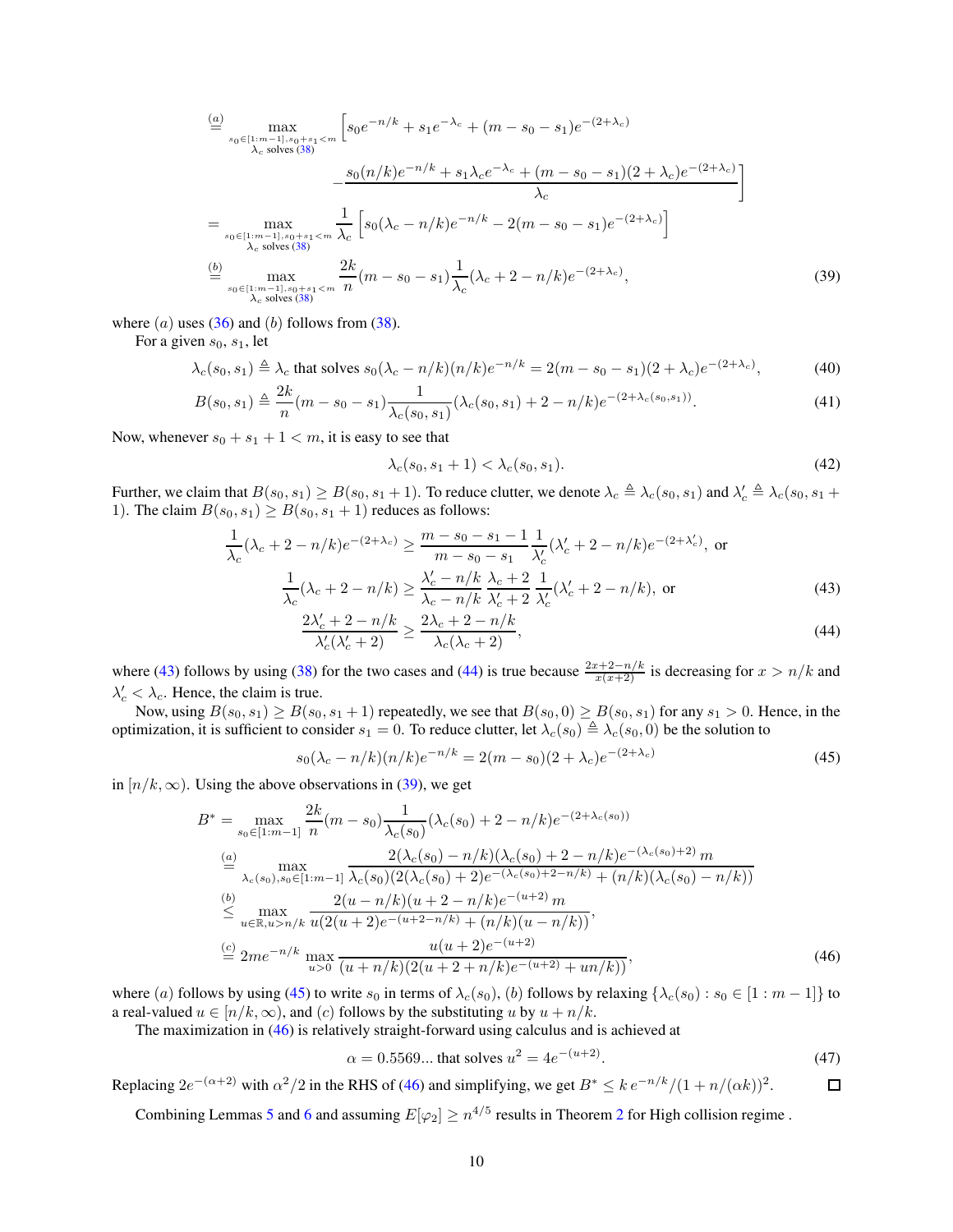#### 3.2 Analysis for Low collision regime

If  $\mathbb{E}[\varphi_2]$  is small, then it is not possible to prove general results as in Theorem [3](#page-5-0) and say that the MSE must be small. The case  $\Phi_{\text{poly}} = \varphi_1^2$  and  $\Phi_{\text{linear}} = \varphi_{\infty}$  illustrates this claim, since  $\mathbb{E}[\Phi_{\text{linear}}]$  is always 0, but the MSE  $\approx \mathbb{E}[\Phi_{\text{poly}}]$ can be as high as  $\Theta(k^4)$  for a certain range of *n*. Hence, modifying our approach for small  $\mathbb{E}[\varphi_2]$ , we show that both the Chao estimate and the number of unseen symbols are small.

<span id="page-10-0"></span>**Lemma 7.** *For the Chao estimator, if*  $\mathbb{E}[\varphi_2] \leq n^{4/5}$ *, for any distribution*  $P \in \Delta_k$ *,* 

$$
\mathcal{E}(\hat{U}^{mc}, P) \le \left(\frac{(32.28)k^4}{n^{12/5}} + \frac{(98.97)k^3}{n^{11/5}} + \frac{2k^2}{n^{6/5}} + \frac{(1.77)k}{n^{1/5}} + \frac{(21.21)k^2}{n^2}\right). \tag{48}
$$

Recall that in Low collision regime we assume that  $\mathbb{E}[\varphi_2] < n^{4/5}$ . Our strategy is to show that when  $\mathbb{E}[\varphi_2]$  is small, then the unseen elements as well as the estimates are small on average. The idea of negative regression between random variables will play a role in proving Lemma [7.](#page-10-0)

Negative regression is a strong notion of negative dependence between random variables. It is closely related to negative correlation and negative association [\[JDP83\]](#page-14-15) between random variables. We begin with its definition,

**Definition 8.** [\[DR96,](#page-14-16) Definition 21] Let  $\mathbf{X} := \{X_1, \ldots, X_m\}$  be a set of random variables. **X** satisfies the negative regression condition if  $\mathbb{E}\left[f(X_i, i\in I)|X_j=t_j, j\in J\right]$  is non-increasing in each  $t_j, j\in J$  for any disjoint  $I,J\subseteq[m]$ *and any non-decreasing (coordinate-wise) function f.*

To make the connection with negative regression, we first introduce the classical balls and bins experiment. Consider a set of *n* balls and *m* bins. In the experiment, each ball is tossed into one of the *m* bins as per some distribution independent of the others (balls need not have the same distribution of probabilities of going into different bins). There is an intuitive notion of negative dependence in the balls and bins experiment - if a particular bin, say *i*, was revealed to hold a comparatively high number of balls, one would expect the other bins to hold fewer number of balls (because there are fewer balls left to go into the other bins). This notion is formalized in the following theorem.

<span id="page-10-1"></span>**Theorem 9.** *[\[DR96,](#page-14-16) Theorem 31] The set*  $\mathbf{B} = \{B_1, B_2, \ldots\}$ *, where*  $B_i$  *represents the number of balls in bin i satisfies the negative regression condition.*

By the negative regression condition, we can conclude that for all bins  $j \neq i$ ,  $\mathbb{E}[B_j | B_i = \delta]$  is a decreasing function of *δ*. We are now ready to introduce the lemma that brings these results into context.

**Theorem 10.** *Under the Poisson sampling model,*  $\{\varphi_0, \varphi_1, \ldots\}$  *satisfy the negative regression condition.* 

*Proof.* The heart of the proof lies in the fact that the Poisson arrival process can be thought of as a version of balls and bins where the set  $\{\varphi_i, i \in \mathbb{N}_0\}$  plays the role of **B**, as elaborated below.

Each symbol  $x \in \mathcal{X}$  is a ball. A ball x is in Bin  $i, i = 0, 1, 2, \ldots$ , if  $N_x = i$ . Each ball x is put into bin *i* with probability  $P(N_x = i)$  independently. The total number of balls in bin *i* is therefore  $\sum_{x \in \mathcal{X}} 1\!\!1_{N_x=i} = \varphi_i$ . The vector **B** of Theorem [9](#page-10-1) is, therefore, equivalent to  $\{\varphi_i, i \in \mathbb{N}_0\}$ . This concludes the proof.  $\Box$ 

In order to prove Lemma [7,](#page-10-0) we first use negative regression to establish an upper bound on the MSE for any distribution in  $P \in \Delta_k$  as a function of  $\mathbb{E}[\varphi_2]$  and show that if  $\mathbb{E}[\varphi_2]$  is small, this bound is small too.

<span id="page-10-3"></span>**Lemma 11.** *For the modified Chao estimator, for any distribution*  $P \in \Delta_k$ *,* 

$$
\mathcal{E}(\hat{U}^{mc}, P) \le (4 + 8a)(k/n)^4 \mathbb{E}[\varphi_2]^2 + (28a(k/n)^3 + 2(k/n)^2 + 0.5a(k/n)) \mathbb{E}[\varphi_2] + 6a(k/n)^2, \tag{49}
$$

*where*  $a = 1/(1 - 2e^{-2})^4$ .

*Proof.* From the definition of MSE,

<span id="page-10-2"></span>
$$
\mathcal{E}(\hat{U}^{\text{mc}}, P) = \mathbb{E}\left[\left(\frac{\varphi_1^2}{2(\varphi_2 + 1)} - \varphi_0\right)^2\right]
$$

$$
\leq \underbrace{\mathbb{E}\left[\left(\frac{\varphi_1^2}{2(\varphi_2 + 1)}\right)^2\right]}_{(a)} + \underbrace{\mathbb{E}\left[\varphi_0^2\right]}_{(b)}.
$$
(50)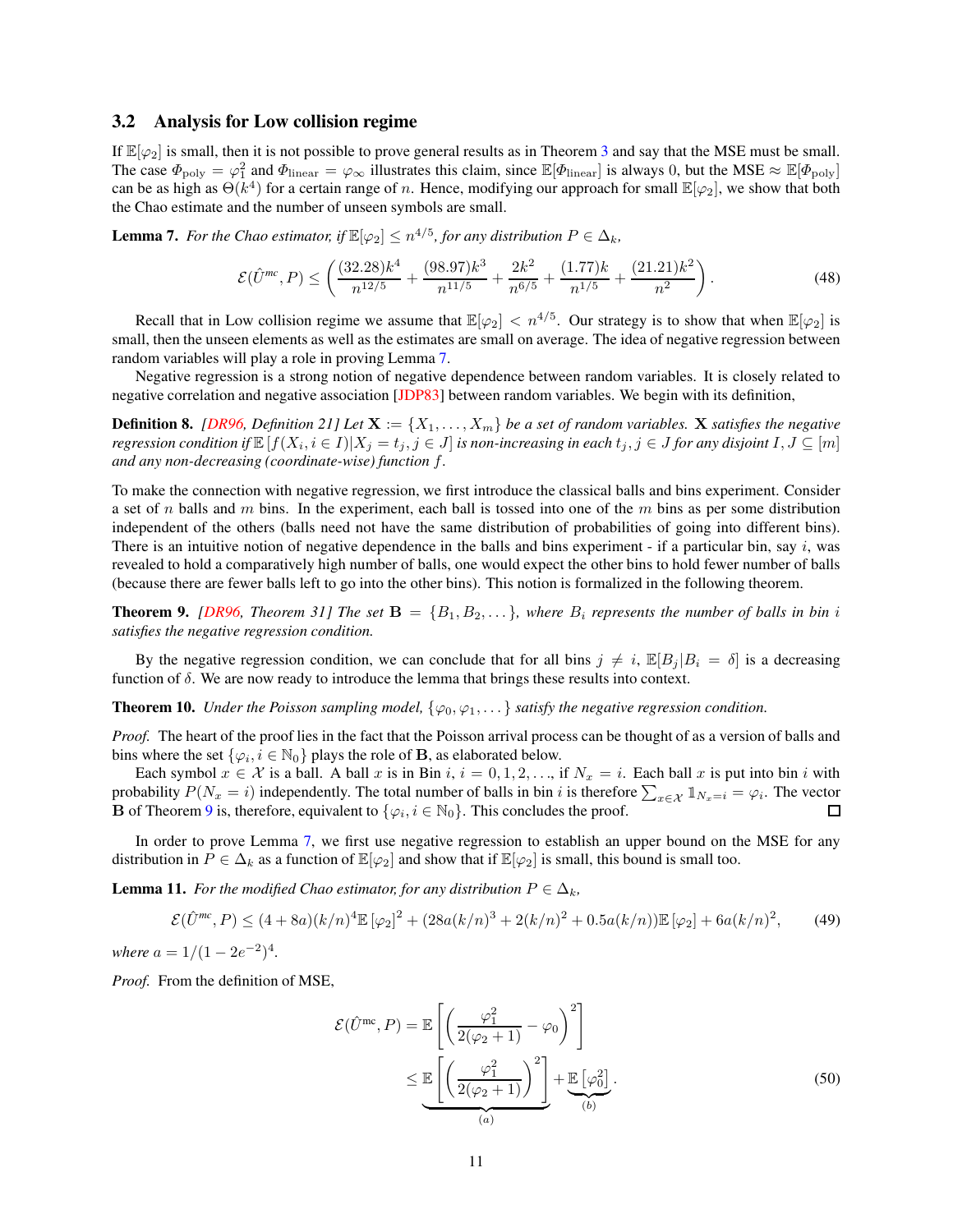In order to upper bound the MSE, we separately upper bound the quantities (*a*) and (*b*). By definition of conditional expectation,

$$
\mathbb{E}\left[\left(\frac{\varphi_1^2}{2(\varphi_2+1)}\right)^2\right] = \frac{1}{4} \sum_{j \in \mathbb{N}_0} \frac{\mathbb{E}\left[\varphi_1^4 | \varphi_2 = j\right]}{(j+1)^2} P(\varphi_2 = j).
$$
 (51)

Using the negative regression of  $\{\varphi_i, i = 0, 1, 2, ...\}$ , we can conclude that  $\forall \delta \neq 0$ ,  $\mathbb{E}[\varphi_1^4 | \varphi_2 = 0] \geq \mathbb{E}[\varphi_1^4 | \varphi_2 = \delta].$ Therefore,

$$
\mathbb{E}\left[\left(\frac{\varphi_1^2}{2(\varphi_2+1)}\right)^2\right] \le \frac{1}{4} \mathbb{E}\left[\varphi_1^4|\varphi_2=0\right] \cdot \mathbb{E}\left[(\varphi_2+1)^{-2}\right]
$$
\n
$$
\stackrel{(i)}{\leq} \frac{1}{4} \frac{\mathbb{E}\left[\varphi_1^4\right]}{\left(1-2e^{-2}\right)^4} \cdot \mathbb{E}\left[(\varphi_2+1)^{-2}\right],
$$
\n(52)

where (*i*) uses Lemma [15](#page-18-0) to bound the conditional expectation of  $\varphi_1^4$ . Using Lemma [13](#page-16-0) (with  $h = 4$ ) to bound  $\mathbb{E}[\varphi_1^4]$ ,

$$
\mathbb{E}\left[\left(\frac{\varphi_1^2}{2(\varphi_2+1)}\right)^2\right] = \left(\frac{\mathbb{E}\left[\varphi_1\right]^4 + 7\mathbb{E}\left[\varphi_1\right]^3 + 6\mathbb{E}\left[\varphi_1\right]^2 + \mathbb{E}\left[\varphi_1\right]}{4\left(1 - 2e^{-2}\right)^4}\right) \cdot \mathbb{E}\left[\frac{1}{(\varphi_2+1)^2}\right] \n= \left(\frac{\mathbb{E}\left[\varphi_1\right]^4 + 7\mathbb{E}\left[\varphi_1\right]^3 + 6\mathbb{E}\left[\varphi_1\right]^2}{4\left(1 - 2e^{-2}\right)^4}\right) \cdot \mathbb{E}\left[\frac{1}{(\varphi_2+1)^2}\right] + \frac{\mathbb{E}\left[\varphi_1\right]}{4\left(1 - 2e^{-2}\right)^4} \cdot \mathbb{E}\left[\frac{1}{(\varphi_2+1)^2}\right] \n\leq \underbrace{2\left(\frac{\mathbb{E}\left[\varphi_1\right]^4 + 7\mathbb{E}\left[\varphi_1\right]^3 + 6\mathbb{E}\left[\varphi_1\right]^2}{4\left(1 - 2e^{-2}\right)^4 \mathbb{E}\left[\varphi_2\right]^2}\right)}_{(i)} + \underbrace{\frac{\mathbb{E}\left[\varphi_1\right]}{4\left(1 - 2e^{-2}\right)^4}}_{(ii)} \n\stackrel{(iii)}{\leq} \frac{\left(\frac{2k}{n}\right)^4 \mathbb{E}\left[\varphi_2\right]^2 + \left(7\left(\frac{2k}{n}\right)^3 + \frac{k}{n}\right) \mathbb{E}\left[\varphi_2\right] + 6\left(\frac{2k}{n}\right)^2}{2\left(1 - 2e^{-2}\right)^4},
$$
\n(53)

where (*i*) follows from the fact that  $\mathbb{E}[(1 + \varphi_2)^{-2}] \leq 2\mathbb{E}[\varphi_2]^{-2}$  from Theorem [4](#page-5-2) with  $f(x) = (1 + x)^{-2}$ ,  $f' =$  $(0, 0, 2, 0, \ldots), (ii)$  uses  $\mathbb{E}[(1 + \varphi_2)^{-2}] \leq 1$ , and  $(iii)$  follows from [\(25\)](#page-7-1).

We now upper bound (*b*) in [\(50\)](#page-10-2). Using Lemma [14](#page-17-0) ( $h = 2$ ,  $j = 0$ ),

$$
\mathbb{E}[\varphi_0^2] \le \mathbb{E}[\varphi_0]^2 + \mathbb{E}[\varphi_0],
$$
  
\n
$$
\le \frac{a}{4(k/n)^4} \mathbb{E}[\varphi_2]^2 + 2(k/n)^2 \mathbb{E}[\varphi_2],
$$
\n(54)

where (*a*) follows because  $\mathbb{E}[\varphi_0] \leq 2(k/n)^2 \mathbb{E}[\varphi_2]$ , which is proved as follows.

$$
\mathbb{E}[\varphi_0] = \sum_{x \in \mathcal{X}} e^{-np_x} = 2 \sum_{x \in \mathcal{X}} e^{-np_x} \frac{(np_x)^2}{2} \frac{1}{(np_x)^2} \n\leq 2 \sum_{x \in \mathcal{X}} e^{-np_x} \frac{(np_x)^2}{2} (k/n)^2 \n\leq 2(k/n)^2 \mathbb{E}[\varphi_2],
$$
\n(55)

where (*i*) follows using  $p_x > 1/k$ . Combining [\(53\)](#page-11-0) and [\(54\)](#page-11-1), proves the lemma.

<span id="page-11-1"></span><span id="page-11-0"></span> $\Box$ 

*Proof of Lemma* [7.](#page-10-0) Lemma [7](#page-10-0) follows by substituting the upper bound  $\mathbb{E}[\varphi_2] \leq n^{4/5}$  into Lemma [11.](#page-10-3)  $\Box$ 

Combining Lemmas [5,](#page-5-6) [6](#page-7-3) and [7,](#page-10-0) the proof of Theorem [2](#page-3-0) is complete for all cases. In the rest of the paper, we provide detailed proofs for Theorems [3](#page-5-0) and [4.](#page-5-2)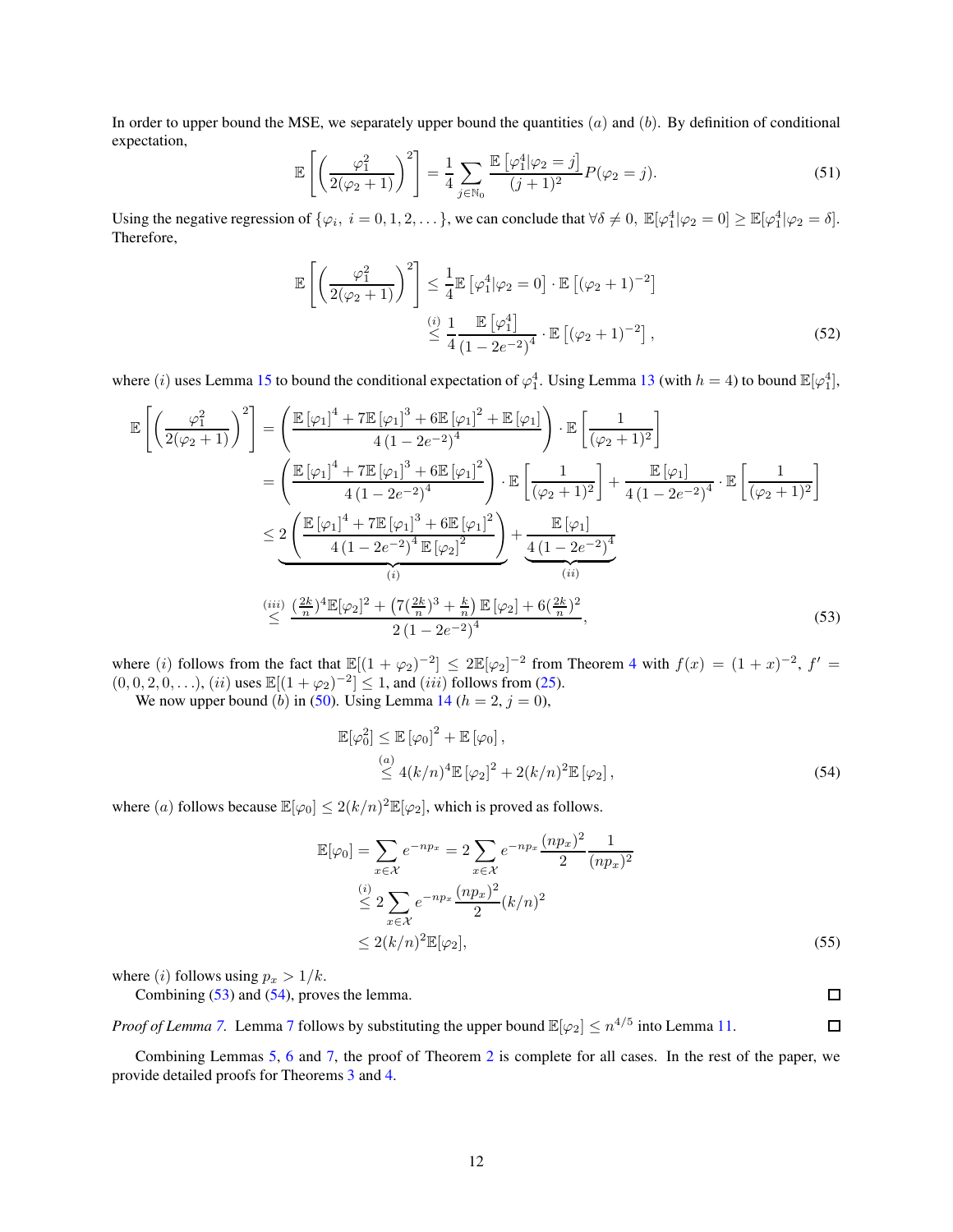## <span id="page-12-0"></span>4 Analysis of rational estimators

We use the notation  $\mathbb N$  to denote the set of natural numbers  $\{1, 2, \ldots\}$  and  $\mathbb N_0$  to denote the set of whole numbers, <sup>N</sup> ∪ {0}. In addition, for some *<sup>i</sup>* <sup>∈</sup> <sup>N</sup> we use [*i*] to denote the set {1*, . . . , i*}. The degree-*d*, homogeneous *<sup>Φ</sup>*poly can be expressed as

$$
\Phi_{\text{poly}} = \sum_{i^d} \alpha_{i^d} \varphi_{i_1} \cdots \varphi_{i_d} = \sum_{i^d} \alpha_{i^d} \sum_{x^d \in \mathcal{X}^d} \prod_{t=1}^d \mathbb{1}_{N_{x_t} = i_t},\tag{56}
$$

where  $i^d = [i_1, ..., i_d], i_j \in \{0, 1, ..., \}$ ,  $x^d = [x_1, ..., x_d], x_j \in \mathcal{X}$ ,  $\alpha_{i^d} \in \mathbb{R}$ . Recall that

$$
\Phi_{\text{linear}} = \sum_{i \geq 0} \sum_{u \in \mathcal{X}} \beta_i \mathbb{1}_{N_u = i}.
$$

Note that both  $\Phi_{\text{poly}}$  and  $\Phi_{\text{linear}}$  are functions of  $N_x$ ,  $x \in \mathcal{X}$ . To proceed further, we make the following two definitions.

$$
S(i^d, x^d) \triangleq \prod_{t=1}^d \mathbb{1}_{N_{x_t} = i_t},\tag{57}
$$

<span id="page-12-1"></span>
$$
T(i^d, x^d) \triangleq \Phi_{\text{linear}}|_{N_{x_1} = i_1, \dots, N_{x_d} = i_d}.
$$
\n
$$
(58)
$$

In words,  $T(i^d, x^d)$  denotes evaluation of  $\Phi_{\text{linear}}$  by setting  $N_{x_j} = i_j, j = 1, \ldots, d$ . Now,

$$
\Phi_{\text{poly}} f(\Phi_{\text{linear}}) = \sum_{i^d} \alpha_{i^d} \sum_{x^d} \left[ S(i^d, x^d) f(\Phi_{\text{linear}}) \right]
$$

$$
\stackrel{(i)}{=} \sum_{i^d, x^d} \alpha_{i^d} S(i^d, x^d) f(T(i^d, x^d)), \tag{59}
$$

where  $(i)$  follows because  $S(i^d, x^d) = 1$  only when  $N_{x_j} = i_j$ ,  $j = 1, ..., d$ . Note that  $S(i^d, x^d)$  and  $T(i^d, x^d)$  do not involve any common  $N_x$  terms and are independent. Taking expectations in [\(59\)](#page-12-1) and using the independence,

<span id="page-12-3"></span>
$$
\mathbb{E}[\Phi_{\text{poly}}f(\Phi_{\text{linear}})] = \sum_{i^d, x^d} \alpha_{i^d} \mathbb{E}[S(i^d, x^d)] \mathbb{E}[f(T(i^d, x^d))].
$$
 (60)

The above equality is the main starting point for the proofs.

### 4.1 Proof of Theorem [3](#page-5-0)

For a given  $i^d$  and  $x^d$ , we can write  $T(i^d, x^d)$  as follows:

$$
T(i^d, x^d) = \sum_{j=1}^d \beta_{i_j} + \sum_{u \in \mathcal{X} \setminus x^d} \sum_{i \ge 0} \beta_i \mathbb{1}_{N_u = i}.
$$
 (61)

To compare the above with *Φ*linear, we rewrite *Φ*linear as follows:

$$
\Phi_{\text{linear}} = \sum_{j=1}^{d} \sum_{i \ge 0} \beta_i \mathbb{1}_{N_{x_j} = i} + \sum_{u \in \mathcal{X} \setminus x^d} \sum_{i \ge 0} \beta_i \mathbb{1}_{N_u = i}.
$$
\n(62)

Hence, we see that

$$
T(i^d, x^d) = \Phi_{\text{linear}} - \sum_{j=1}^d \sum_{i \ge 0} \beta_i \mathbb{1}_{N_{x_j} = i} + \sum_{j=1}^d \beta_{i_j}.
$$
 (63)

Since  $\beta_i \leq 1$ , from [\(63\)](#page-12-2), we have  $T(i^d, x^d) \leq \Phi_{\text{linear}} + d$ . Since f is non-increasing, we have

<span id="page-12-2"></span>
$$
\mathbb{E}[f(T(i^d, x^d))] \ge \mathbb{E}[f(\Phi_{\text{linear}} + d)].\tag{64}
$$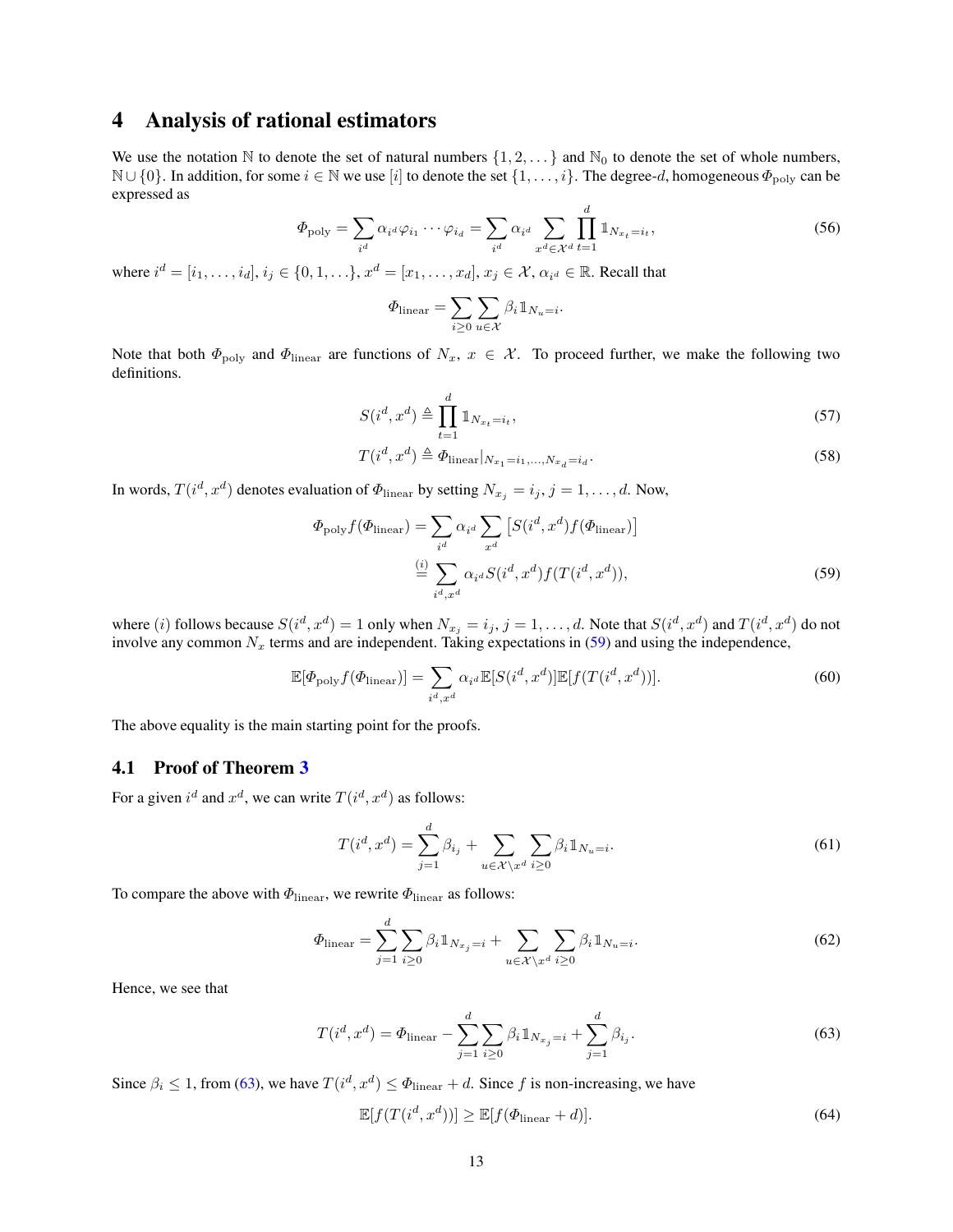Using the above in  $(60)$ , we get the lower bound in  $(8)$ .

Since *f* is concave, by Jensen's inequality,

<span id="page-13-0"></span>
$$
\mathbb{E}[f(T(i^d, x^d))] \le f(\mathbb{E}[T(i^d, x^d)]). \tag{65}
$$

In [\(63\)](#page-12-2), dropping the third positive term on the RHS and taking expectations, we get

$$
\mathbb{E}[T(i^d, x^d)] \geq \mathbb{E}[\Phi_{\text{linear}}] - \sum_{j=1}^d \sum_{i \geq 0} \beta_i P(N_{x_j} = i)
$$
  

$$
\stackrel{(i)}{\geq} \mathbb{E}[\Phi_{\text{linear}}] - \sum_{j=1}^d \sum_{i \geq 0} \beta_i / \sqrt{2\pi i}
$$
  

$$
= \mathbb{E}[\Phi_{\text{linear}}] - d\sigma,
$$
 (66)

where (*i*) follows because  $P(N_u = j) = j^j e^{-j}/j! \leq 1/\sqrt{2\pi j}$  by Stirling's approximation for  $u \in \mathcal{X}$  and  $j \geq 1$ . Using the above in  $(65)$ , since  $f$  is non-increasing, we get

<span id="page-13-3"></span>
$$
\mathbb{E}[f(T(i^d, x^d))] \le f(\mathbb{E}[\Phi_{\text{linear}}] - d\sigma). \tag{67}
$$

Using the above in  $(60)$ , we get the upper bound in  $(9)$ .

#### 4.2 Proof of Theorem [4](#page-5-2)

If *f* is not concave, arriving at upper bounds as in Theorem [3](#page-5-0) is less straightforward. However, they are necessary to analyze Chao estimator as the function  $(1+\varphi_2)^{-2}$  in [\(6\)](#page-3-1) is not concave. An additional property of  $\Phi_{\rm linear}$  is required to arrive at upper bounds on the approximation error for such functions.

Observe that  $\Phi_{\text{linear}} = \sum_{i \geq 0} \beta_i \varphi_i$  can be expanded as

$$
\Phi_{\text{linear}} = \sum_{x \in \mathcal{X}} \sum_{i} \beta_i 1\!\!1_{N_x = i} = \sum_{x \in \mathcal{X}} Y_x,\tag{68}
$$

where each  $Y_x$  is a discrete random variable that takes value  $\beta_i$  with probability  $P(N_x = i)$ . The restriction of  $\beta_i \in [0,1]$  for Theorem [4](#page-5-2) implies that  $\text{Supp}(Y_x) \subseteq [0,1]$ . In the Poisson sampling model, the random variables  $Y_x$ ,  $x \in \mathcal{X}$ , are independent. Hence,  $\Phi_{\text{linear}}$  is the sum of independent discrete random variables each supported on some subset of [0*,* 1]. We term such random variables as *generalized Poisson binomial* random variables.

The crucial result is the following.

**Lemma 12.** *If*  $X = \sum_i X_i$  with  $X_i \in [0,1]$  *being independent discrete random variables,* 

<span id="page-13-1"></span>
$$
\int_0^u \mathbb{E}[z^X]dz \le \mathbb{E}[X]^{-1}\mathbb{E}[u^X], \ u \in (0,1].
$$
 (69)

*Proof.* See Section [A](#page-15-9) for a proof.

Let  $f_r(X) = \prod_{j=1}^r (X + j)^{-1}$ ,  $f_0(X) = 1$ . It is easy to see that

$$
\mathbb{E}[f_r(X)] = \left[\int_{0}^{u_0} \int_{0}^{u_1} \cdots \int_{0}^{u_{r-1}} \mathbb{E}[u_r^X] du_r \cdots du_2 du_1\right]_{u_0=1}.
$$
 (70)

Using Lemma [12](#page-13-1) *r* times, we get

<span id="page-13-2"></span>
$$
\mathbb{E}[f_r(X)] \le \mathbb{E}[X]^{-r}.\tag{71}
$$

 $\Box$ 

Note that  $T(i^d, x^d)$  is a generalized Poisson binomial random variable and satisfies Lemma [12.](#page-13-1)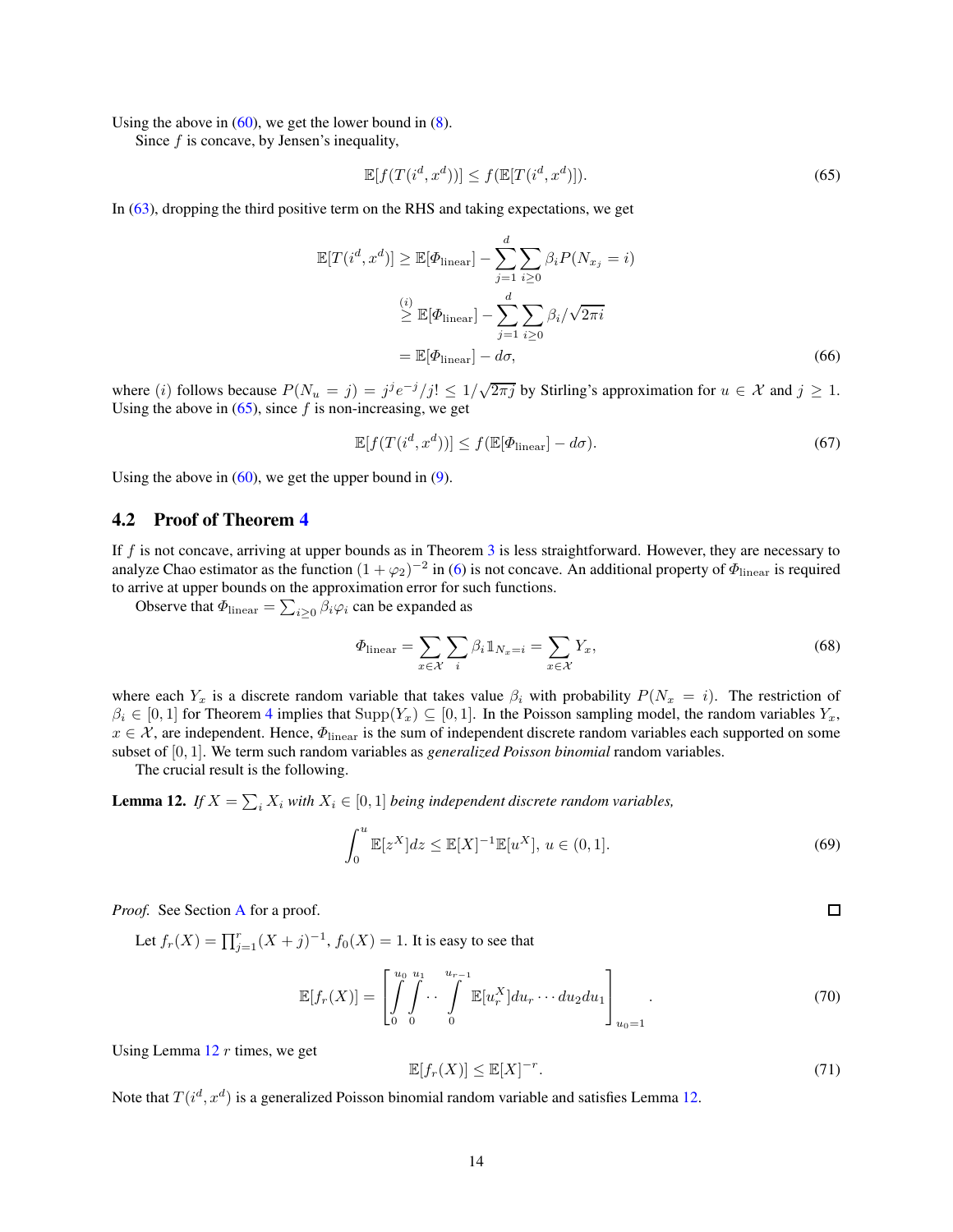Now, we are ready to prove the theorem. From the hypothesis of the theorem,  $(f'_0, f'_1, \ldots) \in \mathbb{V}$  dominates *f*. Thus we have

$$
\mathbb{E}[f(T(i^d, x^d))] \leq \sum_{i \geq 0} f'_t \mathbb{E}[f_t(T(i^d, x^d))]
$$
  

$$
\leq \sum_{t \geq 0} f'_t \mathbb{E}[T(i^d, x^d)]^{-t}
$$
  

$$
\leq \sum_{t \geq 0} f'_t (\mathbb{E}[\Phi_{\text{linear}}] - d\sigma)^{-t}, \tag{72}
$$

where (*i*) uses [\(71\)](#page-13-2) and (*ii*) uses [\(66\)](#page-13-3). Using the above in [\(60\)](#page-12-3) concludes the proof of the theorem.

### <span id="page-14-13"></span>References

- [Ach+13] Jayadev Acharya et al. "Optimal probability estimation with applications to prediction and classification". In: *Conference on Learning Theory*. 2013, pp. 764–796.
- <span id="page-14-1"></span><span id="page-14-0"></span>[Cha05] Anne Chao. "Species estimation and applications". In: *Encyclopedia of Statistical Sciences* (2005).
- [Cha84] Anne Chao. "Nonparametric estimation of the number of classes in a population". In: *Scandinavian Journal of statistics* (1984), pp. 265–270.
- <span id="page-14-2"></span>[Col+12] Robert K Colwell et al. "Models and estimators linking individual-based and sample-based rarefaction, extrapolation and comparison of assemblages". In: *Jour. of Plant Ecology* 5.1 (2012), pp. 3–21.
- <span id="page-14-16"></span>[DR96] D.P. Dubhashi and D. Ranjan. *Balls and Bins: A Study in Negative Dependence*. BRICS report series. BRICS, Department of Computer Science, Univ., 1996. URL: https://books.google.co.in/books?id=mxuxt
- <span id="page-14-8"></span>[DS13] Timothy Daley and Andrew D Smith. "Predicting the molecular complexity of sequencing libraries". In: *Nature methods* 10.4 (2013), p. 325.
- <span id="page-14-3"></span>[ET76] B. Efron and R. Thisted. "Estimating the number of unseen species: How many words did Shakespeare know?" In: *Biometrika* 63.3 (1976), pp. 435–447.
- <span id="page-14-5"></span>[FH07] Dinei Florencio and Cormac Herley. "A large-scale study of web password habits". In: *Proceedings of the 16th international conference on World Wide Web*. ACM. 2007, pp. 657–666.
- <span id="page-14-10"></span>[GT56] I.J. Good and G.H. Toulmin. "The number of new species, and the increase in population coverage, when a sample is increased". In: *Biometrika* 43.1-2 (1956), pp. 45–63.
- <span id="page-14-7"></span>[Gao+07] Zhan Gao et al. "Molecular analysis of human forearm superficial skin bacterial biota". In: *Proceedings of the National Academy of Sciences* 104.8 (2007), pp. 2927–2932.
- <span id="page-14-14"></span>[HO19] Yi Hao and Alon Orlitsky. "Doubly-Competitive Distribution Estimation". In: *International Conference on Machine Learning*. 2019, pp. 2614–2623.
- <span id="page-14-4"></span>[Haa+95] Peter J Haas et al. "Sampling-based estimation of the number of distinct values of an attribute". In: *VLDB*. Vol. 95. 1995, pp. 311–322.
- <span id="page-14-6"></span>[Hug+01] Jennifer B Hughes et al. "Counting the uncountable: statistical approaches to estimating microbial diversity". In: *Applied and environmental microbiology* 67.10 (2001), pp. 4399–4406.
- <span id="page-14-15"></span>[JDP83] Kumar Joag-Dev and Frank Proschan. "Negative Association of Random Variables with Applications". In: *The Annals of Statistics* 11.1 (1983), pp. 286–295. ISSN: 00905364. URL: <http://www.jstor.org/stable/2240482>.
- <span id="page-14-9"></span>[Lem+11] Leandro N. Lemos et al. "Rethinking microbial diversity analysis in the high throughput sequencing era". In: *Journal of Microbiological Methods* 86.1 (2011), pp. 42-51. ISSN: 0167-7012. DOI: https://doi.org/10.1016/ URL: <http://www.sciencedirect.com/science/article/pii/S0167701211001138>.
- <span id="page-14-12"></span>[OS15] Alon Orlitsky and Ananda Theertha Suresh. "Competitive Distribution Estimation: Why is Good-Turing Good". In: *Advances in Neural Information Processing Systems*. 2015, pp. 2134–2142.
- <span id="page-14-11"></span>[OSW16] Alon Orlitsky, Ananda Theertha Suresh, and Yihong Wu. "Optimal prediction of the number of unseen species". In: *Proceedings of the National Academy of Sciences* 113.47 (2016), pp. 13283–13288.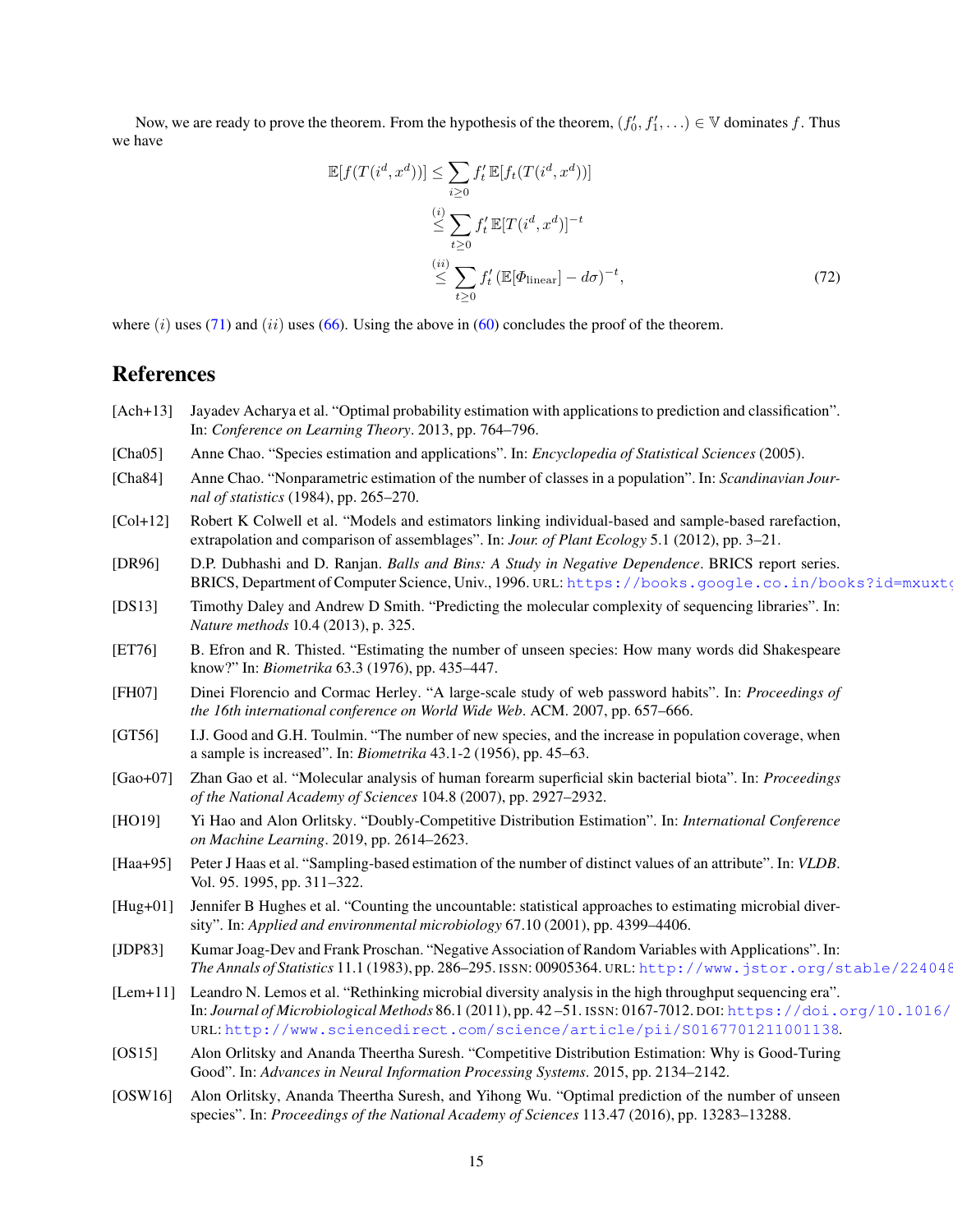- <span id="page-15-3"></span>[Pas+01] Bruce J Paster et al. "Bacterial diversity in human subgingival plaque". In: *Journal of bacteriology* 183.12 (2001), pp. 3770–3783.
- <span id="page-15-4"></span>[Raj+19] Nived Rajaraman et al. "Convergence of Chao Unseen Species Estimator". In: *IEEE International Symposium on Information Theory (ISIT)* (2019), pp. 46–51.
- <span id="page-15-8"></span>[Ras+09] Sofya Raskhodnikova et al. "Strong lower bounds for approximating distribution support size and the distinct elements problem". In: *SIAM Journal on Computing* 39.3 (2009), pp. 813–842.
- <span id="page-15-0"></span>[SB84] Eric P Smith and Gerald van Belle. "Nonparametric estimation of species richness". In: *Biometrics* 40.1 (1984), pp. 119–129.
- <span id="page-15-1"></span>[SCL03] Tsung-Jen Shen, Anne Chao, and Chih-Feng Lin. "Predicting the number of new species in further taxonomic sampling". In: *Ecology* 84.3 (2003), pp. 798–804.
- <span id="page-15-2"></span>[TE87] Ronald Thisted and Bradley Efron. "Did Shakespeare write a newly-discovered poem?" In: *Biometrika* 74.3 (1987), pp. 445–455.
- <span id="page-15-5"></span>[VV11] Gregory Valiant and Paul Valiant. "Estimating the unseen: an *n/* log(*n*)-sample estimator for entropy and support size, shown optimal via new CLTs". In: *Proceedings of the 43rd annual ACM symposium on Theory of computing*. 2011, pp. 685–694.
- <span id="page-15-6"></span>[VV13] Paul Valiant and Gregory Valiant. "Estimating the Unseen: Improved Estimators for Entropy and other Properties". In: *Advances in Neural Information Processing Systems*. 2013, pp. 2157–2165.
- <span id="page-15-7"></span>[WY15] Yihong Wu and Pengkun Yang. "Chebyshev polynomials, moment matching, and optimal estimation of the unseen". In: *preprint arxiv:1504.01227* (Apr. 2015).

## <span id="page-15-9"></span>A Proof of Lemma [12](#page-13-1)

For any discrete random variable X, the *characteristic polynomial*  $C_X(z): \mathbb{R}_{>0} \to \mathbb{R}$  is equal to  $\mathbb{E}[z^X]$  wherever this expectation exists.

To prove Lemma [12,](#page-13-1) we show that the characteristic polynomial  $C_x(z)$  satisfies for  $y \in (0, 1]$ :

$$
C_X(y) \le \mathbb{E}[X]^{-1}(DC_X)(y),\tag{73}
$$

where *D* denotes the differentiation operator  $f(t) \mapsto \frac{df}{dt}(t)$ . Integrating both sides from  $y = 0$  to *u* completes the proof of Lemma [12.](#page-13-1)

Consider a generalized Poisson binomial random variable  $X = \sum_{i=1}^{m} X_i$ , where each  $X_i$  is supported on some  ${d_i} \subseteq [0, 1]$ . From the definition of characteristic function, we write

<span id="page-15-10"></span>
$$
C_X(z) = \mathbb{E}[z^X] = \mathbb{E}[z^{\sum_i X_i}] \stackrel{(i)}{=} \prod_{i=1}^m C_{X_i}(z) = \prod_{i=1}^m \left( \sum_j P(X_i = d_{ij}) z^{d_{ij}} \right), \tag{74}
$$

where  $(i)$  follows from the independence of the  $X_i$ 's. Differentiating both sides of  $(74)$ , it follows that,

$$
(DC_X)(z) = \sum_{i=1}^{m} \left( \sum_{j:d_{ij}\neq 0} P(X_i = d_{ij}) d_{ij} z^{d_{ij}-1} \right) \prod_{k\neq i} \left( \sum_{j'} P(X_k = d_{kj'}) z^{d_{kj'}} \right),
$$
  
\n
$$
\stackrel{(i)}{\geq} \sum_{i=1}^{m} \left( \sum_{j:d_{ij}\neq 0} P(X_i = d_{ij}) d_{ij} z^{d_{ij}-1} \right) \prod_{k} \left( \sum_{j'} P(X_k = d_{kj'}) z^{d_{kj'}} \right),
$$
  
\n
$$
= \sum_{i=1}^{m} \left( \sum_{j:d_{ij}\neq 0} P(X_i = d_{ij}) d_{ij} z^{d_{ij}-1} \right) C_X(z),
$$
  
\n
$$
\stackrel{(ii)}{\geq} C_X(z) \sum_{i=1}^{m} \sum_{j} P(X_i = d_{ij}) d_{ij} = C_X(z) \mathbb{E}[X],
$$

where (*i*) follows because  $\sum_{j:d_{ij}\neq 0} P(X_i = d_{ij}) z^{d_{ij}} \le 1$  for  $z \in (0,1]$ , and (*ii*) follows because  $z^{d_{ij}-1} \ge 1$  for all *i* and *j*,  $d_{ij} \in [0, 1]$ .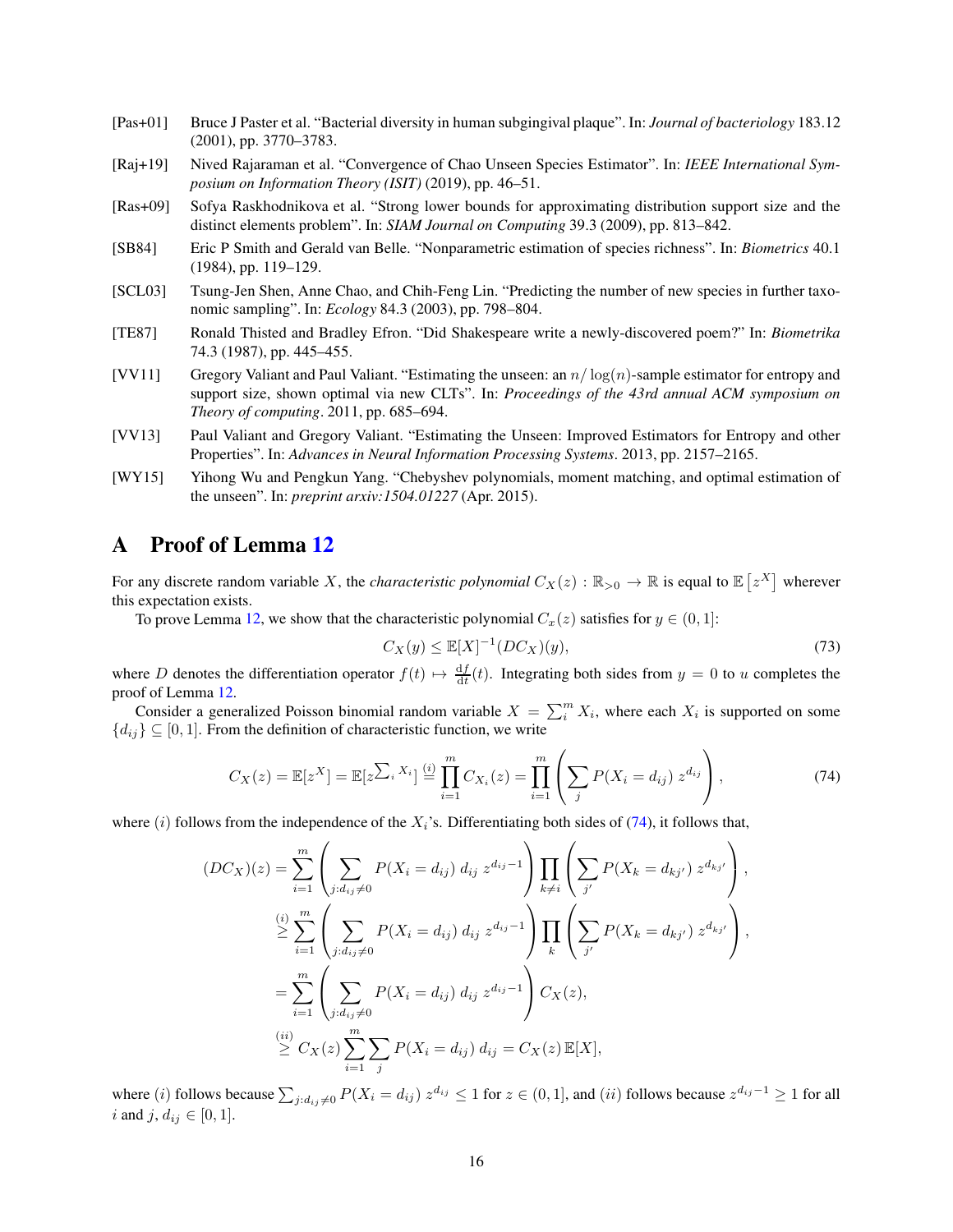## B Inequalities for moments of prevalences

<span id="page-16-0"></span>**Lemma 13.** *For all*  $j \geq 0$  *and*  $h \geq 1$ *,* 

<span id="page-16-5"></span>
$$
\mathbb{E}[\varphi_j^h] \le \sum_{k=1}^h c_{h,k} \mathbb{E}[\varphi_j]^k \quad \text{where } c_{h,1} = 1 \text{ and } c_{h,k} = \sum_{l=k-1}^{h-1} {h-1 \choose l} c_{l,k-1}.
$$
 (75)

*Proof.* Since  $\varphi_j = \sum_x \mathbb{1}_{N_x=j}$  is the sum of independent Bernoulli random variables, it has moment generating function,  $M(t) = \prod_{x \in \mathcal{X}} (1 - P(N_x = j) + P(N_x = j)e^t)$ . Let us define the function  $E(t, x) \stackrel{\text{def}}{=} P(N_x = j)e^t$  and  $Z(t, S) \stackrel{\text{def}}{=} \prod_{x' \in S} (1 - P(N_{x'} = j) + P(N_{x'} = j)e^t)$ . Note that  $Z(t, \mathcal{X}) = M(t)$  and  $E(t)$  satisfies the property  $(DE)(t) = E(t)$  where *D* denotes the differentiation operator,  $f(t) \mapsto \frac{d}{dt} f(t)$ . Then, for all  $t \in [0, 1]$  and a nonempty  $S \subseteq \mathcal{X}$ , differentiating  $Z(t, S)$  results in,

$$
(DZ)(t, S) = \sum_{x \in S} P(N_x = j)e^t \prod_{\substack{x' \in S \\ x' \neq x}} (1 - P(N_{x'} = j) + P(N_{x'} = j)e^t)
$$
  
= 
$$
\sum_{x \in S} E(t, x) \cdot Z(t, S \setminus \{x\}).
$$
 (76)

For functions *f* and *g*, by the general Leibniz rule,

<span id="page-16-2"></span><span id="page-16-1"></span>
$$
D^{n}(fg) = \sum_{k=0}^{n} {n \choose k} (D^{n-k}f)(D^{k}g).
$$
 (77)

Using [\(77\)](#page-16-1) with  $f = Z(t, S \setminus \{x\})$  and  $g = E(t, x)$ , taking  $n = m - 1$  and using the fact that  $(DE)(t) = E(t)$ ,

$$
D^{m-1} (E(t, x) \cdot Z(t, S \setminus \{x\})) = E(t, x) \sum_{k=0}^{m-1} {m-1 \choose k} D^k Z(t, S \setminus \{x\}).
$$

Summing both sides over  $x \in S$  and using [\(76\)](#page-16-2),

<span id="page-16-3"></span>
$$
D^{m}Z(t,S) = \sum_{x \in S} E(t,x) \sum_{k=0}^{m-1} {m-1 \choose k} D^{k}Z(t,S \setminus \{x\})
$$
\n(78)

Now, observe that since  $1 - P(N_x = j) + P(N_x = j)e^t \ge 1$  for  $t \ge 0$ , we have that  $Z(t, S_1) \le Z(t, S_2)$  if  $S_1 \subseteq S_2$ . Therefore, with this as the base case, an inductive argument using [\(78\)](#page-16-3) shows that  $D^mZ(t, S_1) \leq D^mZ(t, S_2)$  if *S*<sub>1</sub>  $\subseteq$  *S*<sub>2</sub>. Therefore, we may upper-bound [\(78\)](#page-16-3) by replacing each  $D^kZ(t, S \setminus \{x\})$  by  $D^kZ(t, S)$  resulting in

<span id="page-16-4"></span>
$$
D^{m}Z(t,S) \leq \sum_{x \in S} E(t,x) \sum_{k=0}^{m-1} {m-1 \choose k} D^{k}Z(t,S)
$$
\n(79)

Observe from its definition that  $Z(t, \mathcal{X}) = M(t)$ . Therefore, from [\(79\)](#page-16-4) with  $t = 0$ ,  $m = h$  and  $S = \mathcal{X}$ ,

<span id="page-16-6"></span>
$$
\mathbb{E}[\varphi_j^h] \leq \mathbb{E}[\varphi_j] \sum_{k=0}^{h-1} {h-1 \choose k} \mathbb{E}[\varphi_j^k]
$$
  
= 
$$
\mathbb{E}[\varphi_j] \left[ 1 + \sum_{l=1}^{h-1} {h-1 \choose l} \mathbb{E}[\varphi_j^l] \right].
$$
 (80)

For  $h = 1$ , [\(75\)](#page-16-5) is trivially true. For  $h = 2$ , [\(75\)](#page-16-5) is proved by [\(80\)](#page-16-6). Now, as an induction hypothesis, suppose that (75) holds up to and including  $h - 1$ . Using the induction hypothesis in [\(80\)](#page-16-6), we get

$$
\mathbb{E}[\varphi_j^h] \leq \mathbb{E}[\varphi_j] \left[ 1 + \sum_{l=1}^{h-1} {h-1 \choose l} \sum_{k=1}^l c_{l,k} \mathbb{E}[\varphi_j]^k \right]
$$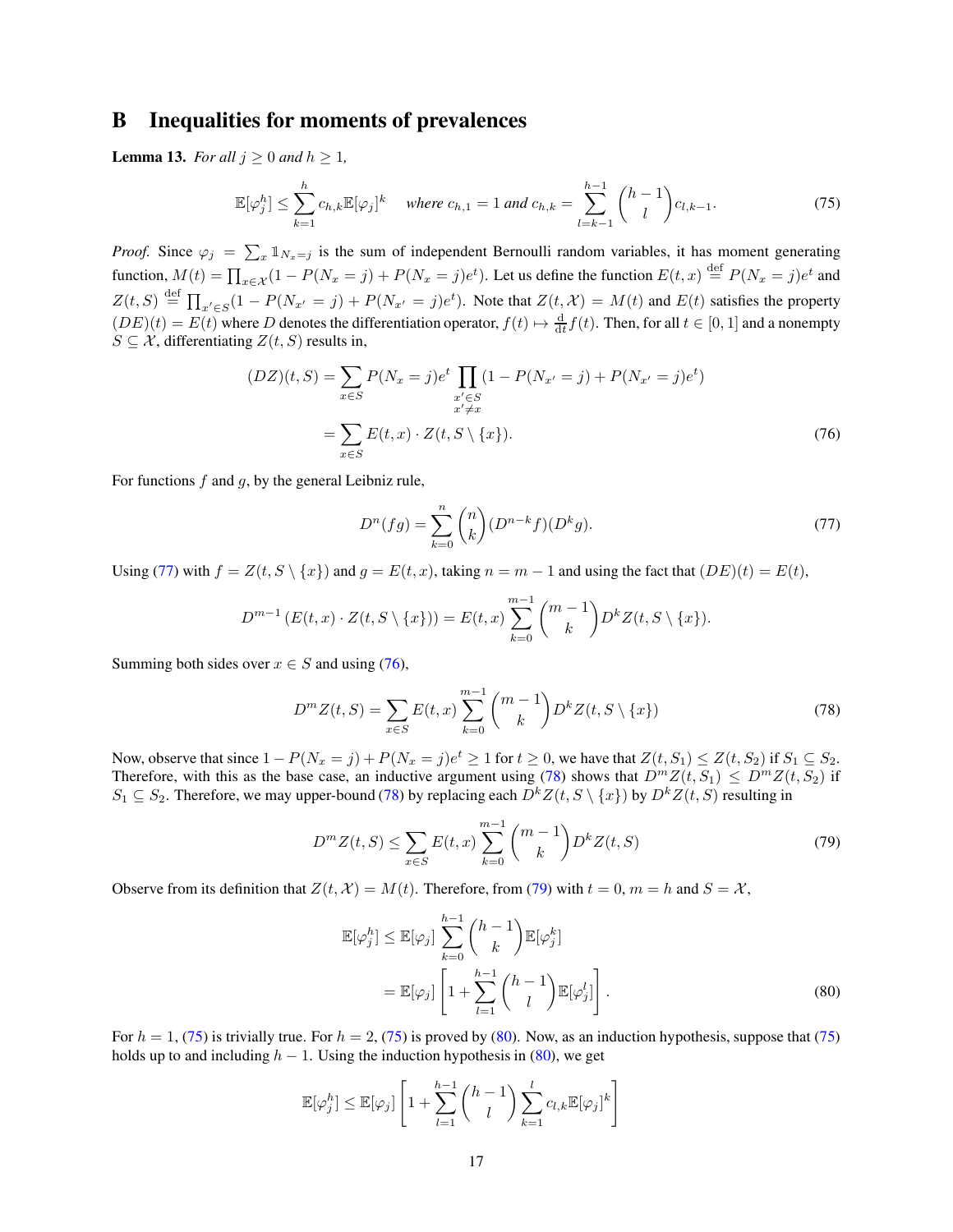$$
\stackrel{(a)}{=} \mathbb{E}[\varphi_j] + \sum_{k=1}^{h-1} \left( \sum_{l=k}^{h-1} {h-1 \choose l} c_{l,k} \right) \mathbb{E}[\varphi_j]^{k+1}
$$
\n
$$
= \mathbb{E}[\varphi_j] + \sum_{k=2}^{h} \left( \sum_{l=k-1}^{h-1} {h-1 \choose l} c_{l,k-1} \right) \mathbb{E}[\varphi_j]^k,
$$
\n(81)

where (*a*) follows by interchanging the order of summations, and [\(81\)](#page-17-1) proves the statement of the lemma for *h*. This completes the induction and the proof.  $\Box$ 

<span id="page-17-0"></span>**Lemma 14.** For a homogeneous degree-2 polynomial  $\Phi_{\text{poly}}$  in  $\{\varphi_i : i \leq L\}$  with coefficients in  $[0,1]$ ,

<span id="page-17-1"></span>
$$
\mathbb{E}[\Phi_{\text{poly}}^2] \leq \mathbb{E}[\Phi_{\text{poly}}]^2 + 6kL\mathbb{E}[\Phi_{\text{poly}}].
$$

*Proof.* Let  $\Phi_{\text{poly}}$  be explicitly given as  $\sum_{i^2 \in \mathbb{N}_0^2} \alpha_{i^2} \varphi_{i_1} \varphi_{i_2}$ . Then,

$$
\mathbb{E}[\Phi_{\text{poly}}^2] = \mathbb{E}\left[\sum_{i^2 \in \mathbb{N}_0^2} \sum_{j^2 \in \mathbb{N}_0^2} \alpha_{i^2} \alpha_{j^2} \prod_{i \in i^2} \varphi_i \prod_{j \in j^2} \varphi_j\right].
$$

Expanding  $\Phi_j$  as  $\sum_{x \in \mathcal{X}} \mathbb{1}_{N_x = j}$  and rearranging the summations,

$$
\mathbb{E}[\Phi_{\text{poly}}^2] = \mathbb{E}\left[\sum_{i^2 \in \mathbb{N}_0^2} \alpha_{i^2} \sum_{x^2 \in |\mathcal{X}|^2} \left( \prod_{k \in [2]} \mathbb{1}_{N_{x_k} = i_k} \right) \left( \sum_{j^2 \in \mathbb{N}_0^2} \alpha_{j^2} \prod_{j \in j^2} \left( \sum_y \mathbb{1}_{N_y = j} \right) \right) \right],
$$
  

$$
\leq \mathbb{E}\left[\sum_{i^2 \in \mathbb{N}_0^2} \alpha_{i^2} \sum_{x^2 \in |\mathcal{X}|^2} \underbrace{\left( \prod_{k \in [2]} \mathbb{1}_{N_{x_k} = i_k} \right)}_{S(x^2, i^2)} \underbrace{\left( \sum_{t = 0, 1, 2} \sum_{\substack{j^2 \in \mathbb{N}_0^2 \\ j^2 \cap i^2 \mid = t} \alpha_{j^2} \prod_{j \in j^2} \left( t + \sum_{y \notin x^2} \mathbb{1}_{N_y = j} \right) \right)}_{T(x^2, i^2)} \right].
$$

Observe that the terms  $S(x^2, i^2)$  and  $T(x^2, i^2)$  are independent because  $S(x^2, i^2)$  depends on  $N_{x_1} = i_1$  and  $N_{x_2} = i_2$ while  $T(x^2, i^2)$  depends on  $N_x : x \in \mathcal{X} \setminus x^2$ . Therefore, the expectation of their product is equal to the product of their expectations,

<span id="page-17-2"></span>
$$
\mathbb{E}[\Phi_{\text{poly}}^2] = \sum_{i^2 \in \mathbb{N}_0^2} \alpha_{i^2} \sum_{x^2 \in |\mathcal{X}|^2} \mathbb{E}\left[S(x^2, i^2)\right] \cdot \mathbb{E}\left[T(x^2, i^2)\right].
$$
 (82)

*,*

Let us now upper-bound  $T(x^2, i^2)$ . By its definition,

$$
T(x^2, i^2) = \sum_{t=0,1,2} \sum_{\substack{j^2 \in \mathbb{N}_0^2 \\ |j^2 \cap i^2| = t}} \alpha_{j^2} \prod_{j \in j^2} \left( t + \sum_{y \notin x^2} \mathbb{1}_{N_y = j} \right)
$$
  

$$
\leq \sum_{t=0,1,2} \sum_{\substack{j^2 \in \mathbb{N}_0^2 \\ |j^2 \cap i^2| = t}} \alpha_{j^2} \prod_{j \in j^2} \left( t + \varphi_j \right),
$$

where the last inequality follows by upper bounding  $\sum_{y \in x^2} \mathbb{1}_{N_y = j}$  by  $\varphi_j$ . Therefore,

$$
T(x^2, i^2) = \sum_{j^2 \in \mathbb{N}_0^2} \alpha_{j^2} \prod_{j \in j^2} \varphi_j + \sum_{t=1,2} \sum_{\substack{j^2 \in \mathbb{N}_0^2 \\ |j^2 \cap i^2| = t}} \alpha_{j^2} \left( t(\varphi_{j_1} + \varphi_{j_2}) + t^2 \right)
$$
  
=  $\Phi_{\text{poly}} + \sum_{t=1,2} \sum_{\substack{j^2 \in \mathbb{N}_0^2 \\ |j^2 \cap i^2| = t}} \alpha_{j^2} \left( t(\varphi_{j_1} + \varphi_{j_2}) + t^2 \right),$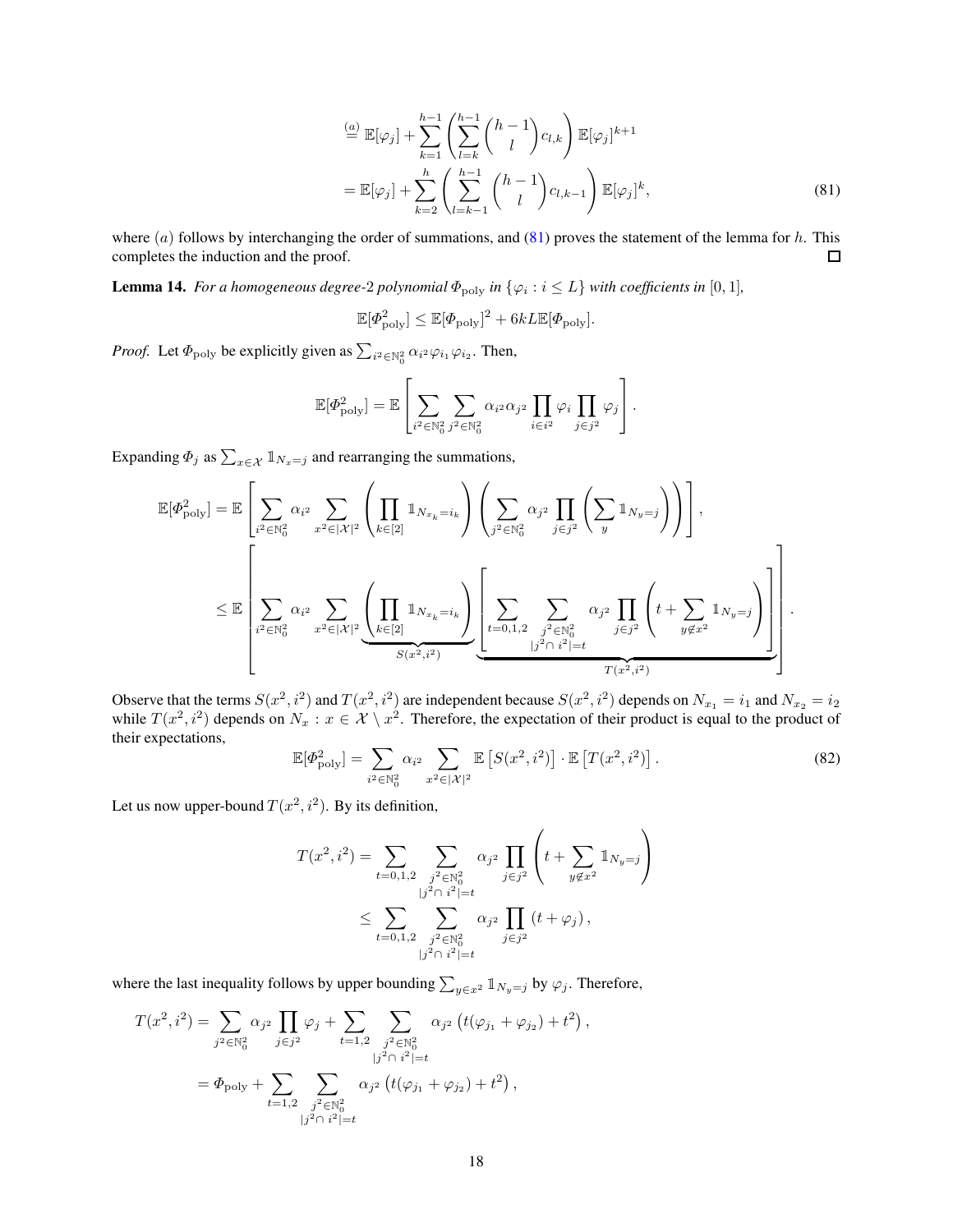$$
\leq \Phi_{\text{poly}} + \sum_{j \in \mathbb{N}_0} \alpha_{i_1 j} (\varphi_{i_1} + \varphi_j) + \sum_{j \in \mathbb{N}_0} \alpha_{i_2 j} (\varphi_j + \varphi_{i_2}) + \sum_{j \in \mathbb{N}_0} \alpha_{i_1 j} + \sum_{j \in \mathbb{N}_0} \alpha_{i_2 j} + 2(\alpha_{i_1 i_2} + \alpha_{i_2 i_1}),
$$
  
\n
$$
\leq \Phi_{\text{poly}} + 2|\mathcal{X}| + 2L|\mathcal{X}| + 2L + 2 = \Phi_{\text{poly}} + 2(L+1)(|\mathcal{X}|+1),
$$
\n(83)

where (*i*) follows from the fact that  $\Phi_{\text{poly}}$  has coefficients in [0, 1], so,

$$
\alpha_{ij} + \alpha_{ji} \begin{cases} \leq 1, & \text{if } i, j \leq L, \\ = 0 & \text{otherwise,} \end{cases}
$$

and from the fact that  $\varphi_{i_1}, \varphi_{i_2} \leq |\mathcal{X}|$ . Plugging [\(83\)](#page-18-1) into [\(82\)](#page-17-2), we have:

$$
\mathbb{E}[\Phi_{\text{poly}}^2] \leq \mathbb{E}[\Phi_{\text{poly}}]^2 + 2\mathbb{E}[\Phi_{\text{poly}}](L+1)(|\mathcal{X}|+1),
$$
  

$$
\leq \mathbb{E}[\Phi_{\text{poly}}]^2 + 6kL\mathbb{E}[\Phi_{\text{poly}}],
$$

where the last inequality follows from the assumptions  $1 < |\mathcal{X}| \leq k$  and  $L \geq 1$ .

Finally, we show Lemma [15,](#page-18-0) which upper-bounds the conditional moments of  $\phi_j$  when  $\phi_2 = 0$  and is used in Low collision regime .

<span id="page-18-0"></span>**Lemma 15.** *For all*  $j \neq 2$  *and*  $h \geq 1$ *,* 

$$
\mathbb{E}\left[\varphi_j^h \middle| \varphi_2 = 0\right] \le \frac{1}{(1 - 2e^{-2})^{\min(|\mathcal{X}|, h)}} \mathbb{E}[\varphi_j^h].
$$

*Proof.* By definition of conditional expectation,

<span id="page-18-2"></span>
$$
\mathbb{E}\left[\varphi_j^h\middle|\varphi_2=0\right] = \frac{1}{P(\varphi_2=0)}\mathbb{E}\left[\left(\sum_{x\in\mathcal{X}}\mathbb{1}_{N_x=j}\right)^h\prod_{x\in\mathcal{X}}\mathbb{1}_{N_x\neq2}\right].\tag{84}
$$

<span id="page-18-1"></span> $\Box$ 

Without loss of generality, let us denote the domain  $\mathcal X$  as  $\{1, 2, \ldots |X|\}$  and set  $p_i \triangleq p_x$ . Using multinomial expansion for the term  $(\mathbb{1}_{N_1=j} + \cdots + \mathbb{1}_{N_{|\mathcal{X}|=j}})^h$  in [\(84\)](#page-18-2), and the independence of  $N_x$  for different symbols  $x \in \mathcal{X}$ ,

$$
\mathbb{E}\left[\varphi_j^h\middle|\varphi_2=0\right] = \frac{1}{\prod_{x\in\mathcal{X}}P(N_x\neq 2)}\mathbb{E}\left[\left(\sum_{\substack{\{h_1,\ldots,h_{\mathcal{X}}\}\\ \sum_{i}h_i=h}}\frac{h!}{h_1!h_2!\ldots h_{|\mathcal{X}|}!}\prod_{i:h_i\neq 0}\mathbbm{1}_{N_i= j}\right)\prod_{x\in\mathcal{X}}\mathbbm{1}_{N_x\neq 2}\right],
$$

$$
=\frac{1}{\prod_{x\in\mathcal{X}}P(N_x\neq 2)}\mathbb{E}\left[\sum_{\substack{\{h_1,\ldots,h_{\mathcal{X}}\}\\ \sum_{i}h_i=h}}\frac{h!}{h_1!h_2!\ldots h_{|\mathcal{X}|}!}\prod_{i:h_i\neq 0}\mathbbm{1}_{N_i= j}\prod_{i:h_i=0}\mathbbm{1}_{N_i\neq 2}\right].
$$

Interchanging the summation and the expectation and again using the independence of  $N_x$  between symbols in  $\mathcal{X}$ ,

$$
\mathbb{E}\left[\varphi_{j}^{h}\middle|\varphi_{2}=0\right]=\sum_{\substack{\{h_{1},...,h_{\mathcal{X}}\} \\ \sum_{i}h_{i}=h}}\frac{h!}{h_{1}!h_{2}!\ldots h_{|\mathcal{X}|}!}\frac{\prod_{i:h_{i}\neq 0}P(N_{i}=j)}{\prod_{i:h_{i}\neq 0}P(N_{i}\neq 2)}
$$
\n
$$
\leq \sum_{\substack{\{h_{1},...,h_{\mathcal{X}}\} \\ \sum_{i}h_{i}=h}}\frac{h!}{h_{1}!h_{2}!\ldots h_{|\mathcal{X}|}!}\frac{\prod_{i:h_{i}\neq 0}P(N_{i}=j)}{\prod_{i:h_{i}\neq 0}(1-2e^{-2})}
$$
\n
$$
\leq \frac{1}{(1-2e^{-2})^{\min(|\mathcal{X}|,h)}}\sum_{\substack{\{h_{1},...,h_{\mathcal{X}}\} \\ \sum_{i}h_{i}=h}}\frac{h!}{h_{1}!h_{2}!\ldots h_{|\mathcal{X}|}!}\prod_{i:h_{i}\neq 0}P(N_{i}=j)
$$